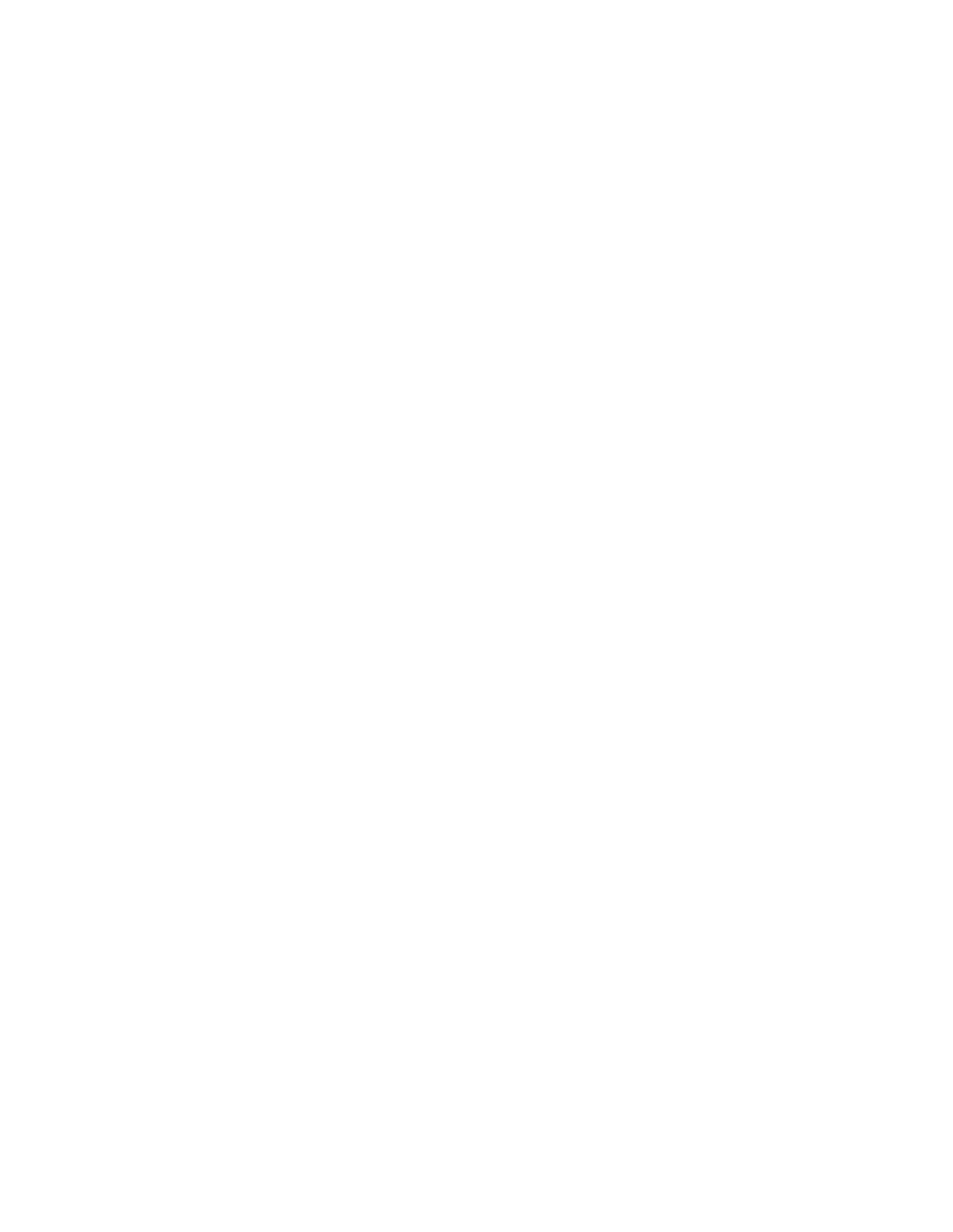# IMPACT OF WTO TRADE FACILITATION AGREEMENT ON TARIFF REVENUES AND BORDER FEE **PROCEEDS**

MARCH 2017

Peter Minor and Terrie Walmsley, ImpactECON

Erin Endean, Palladium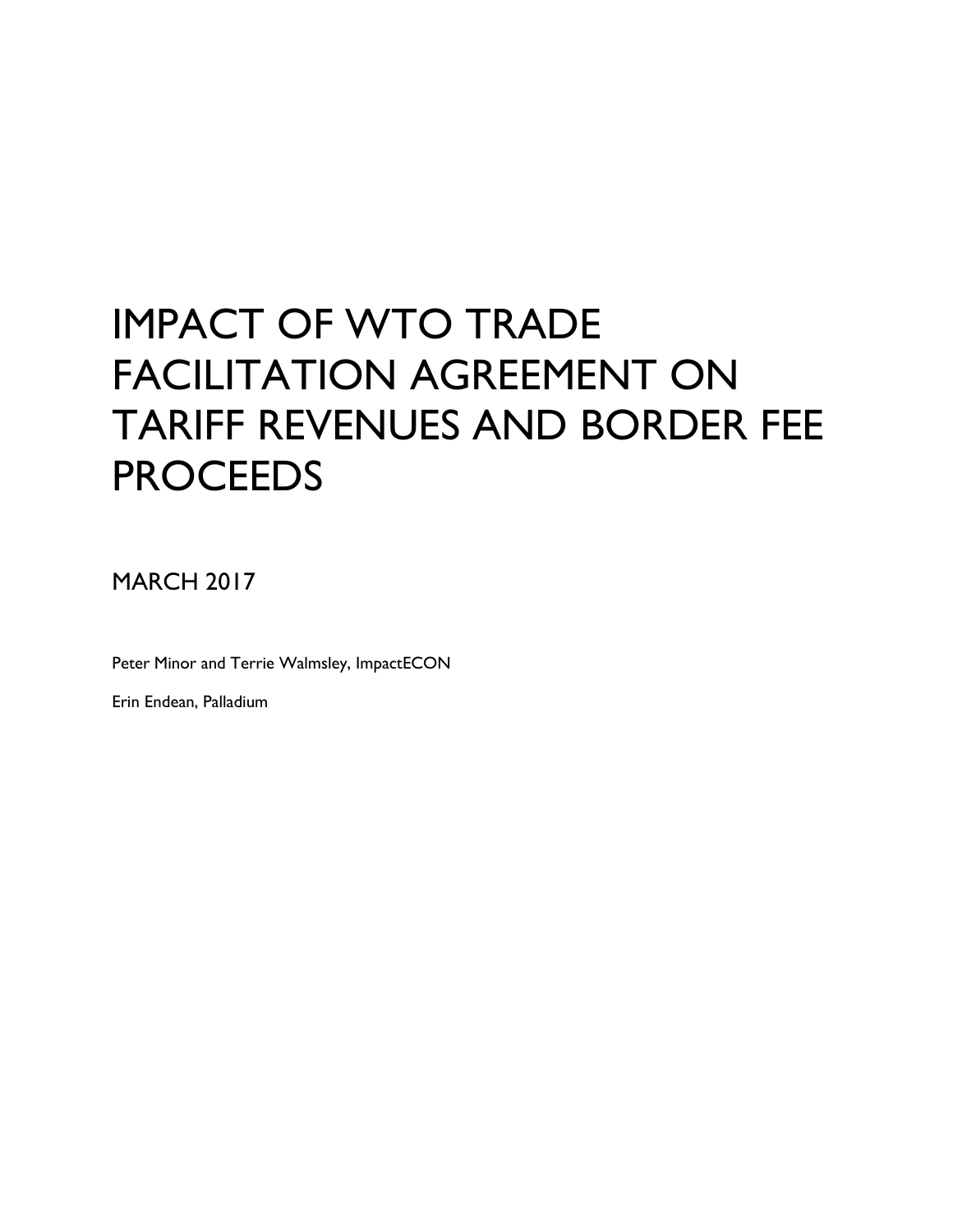## **Contents**

Tables ii

### Figures ii

| 1. |        |  |  |
|----|--------|--|--|
|    | 1.1.   |  |  |
|    | 1.2.   |  |  |
| 2. |        |  |  |
|    | 2.1.   |  |  |
|    | 2.2.   |  |  |
|    | 2.3.   |  |  |
| 3. |        |  |  |
|    | 3.1.   |  |  |
|    | 3.2.   |  |  |
|    | 3.3.   |  |  |
|    | 3.3.1. |  |  |
|    | 3.3.2. |  |  |
|    | 3.3.3. |  |  |
| 4. |        |  |  |
|    |        |  |  |
|    |        |  |  |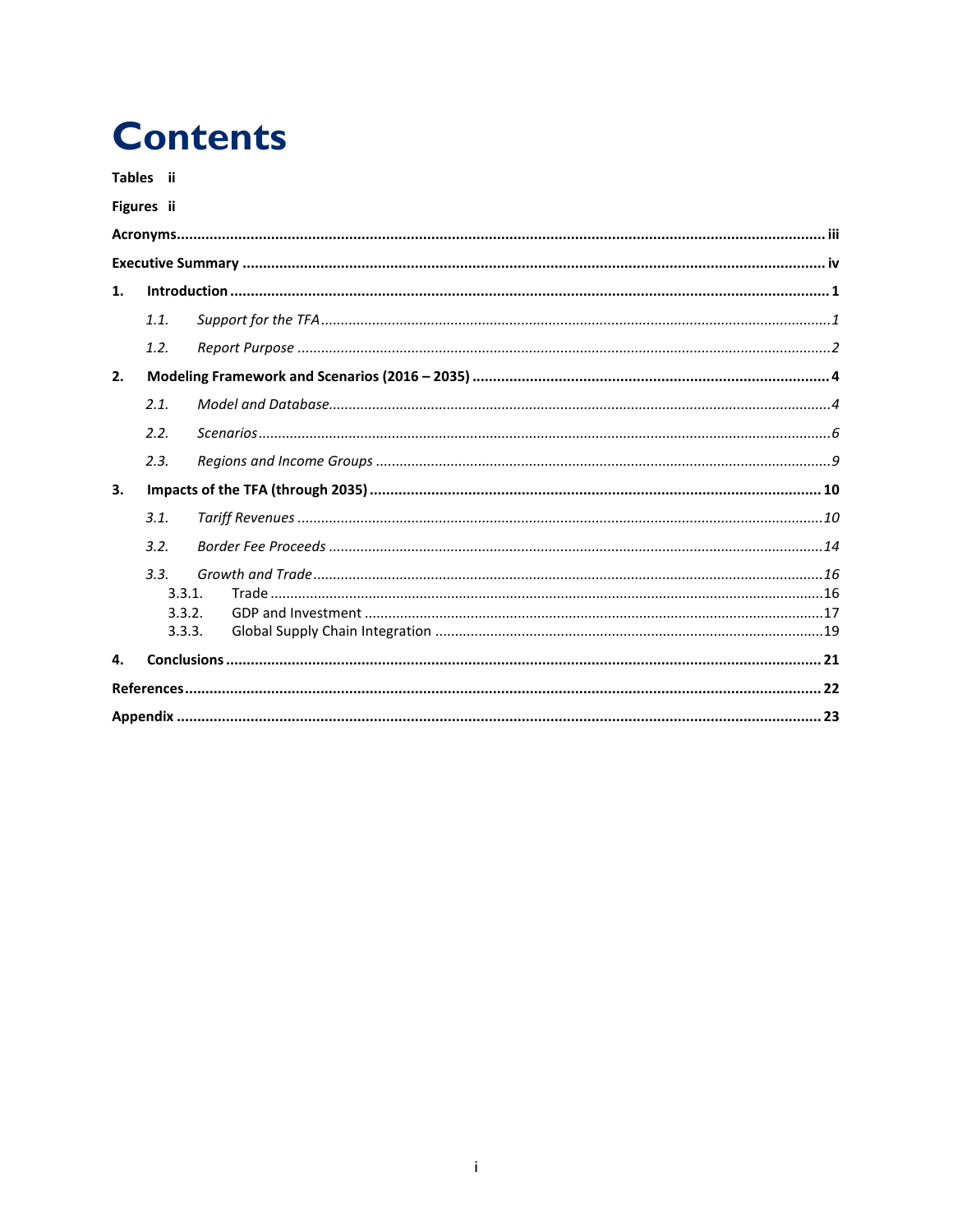# <span id="page-4-0"></span>Tables

| Table 3-1: Border fee proceed changes resulting from increased trade and decreased border fee rates in 2035 |  |
|-------------------------------------------------------------------------------------------------------------|--|
|                                                                                                             |  |
|                                                                                                             |  |

# <span id="page-4-1"></span>Figures

| Figure 3-1: Global tariff revenue 2016-2035, Scenarios 1-3 (US\$ billions, difference from baseline) 11                |
|------------------------------------------------------------------------------------------------------------------------|
| Figure 3-2: Tariff revenue 2035, by region, Scenarios 1-3 (US\$ billions, difference from baseline) 12                 |
| Figure 3-3: Tariff revenue 2017-2035, selected developing countries, Scenarios 1-3 (annual percent difference from     |
| Figure 3-4: Border fee proceeds 2016-2035, Scenarios 1-3 (US\$ billions, difference from baseline)  14                 |
|                                                                                                                        |
|                                                                                                                        |
| Figure 3-8: Trade in business intermediates and final goods 2035, Scenario 1 (US\$ billions, difference from baseline) |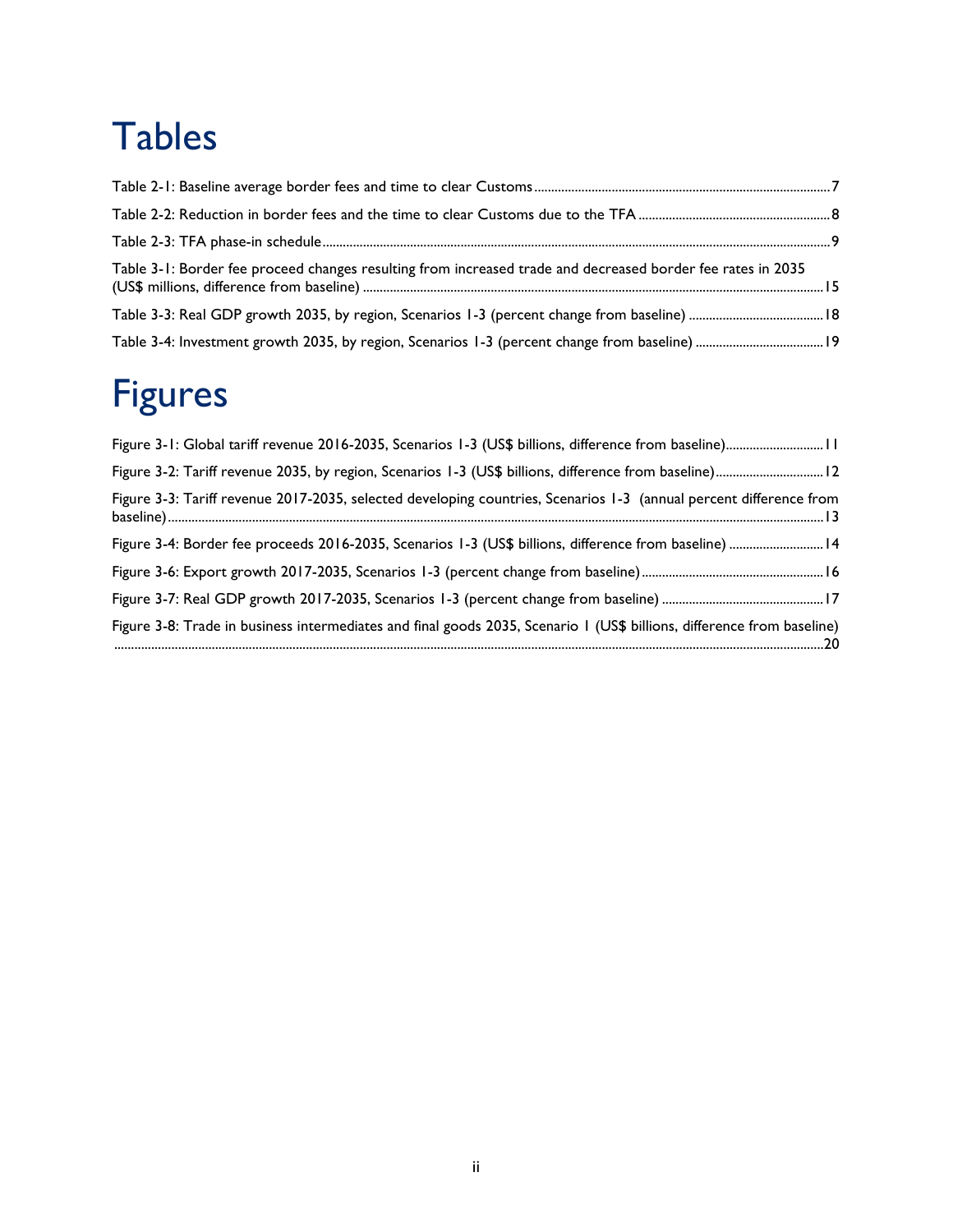# <span id="page-5-0"></span>Acronyms

| <b>EIF</b>  | Entry into Force                                          |
|-------------|-----------------------------------------------------------|
| <b>FOB</b>  | Free on Board                                             |
| <b>GDP</b>  | Real Gross Domestic Product (nominal only when indicated) |
| <b>IESC</b> | ImpactECON Global Supply Chain                            |
| ILO         | International Labor Organization                          |
| <b>IMF</b>  | International Monetary Fund                               |
| LDC/LDCs    | Least Developed Country/ies                               |
| <b>OECD</b> | Organization for Economic Cooperation and Development     |
| <b>TFA</b>  | <b>Trade Facilitation Agreement</b>                       |
| <b>TRQ</b>  | <b>Tariff-Rate Quota</b>                                  |
| <b>UN</b>   | <b>United Nations</b>                                     |
| <b>VAT</b>  | Value Added Tax                                           |
| <b>WTO</b>  | <b>World Trade Organization</b>                           |
|             |                                                           |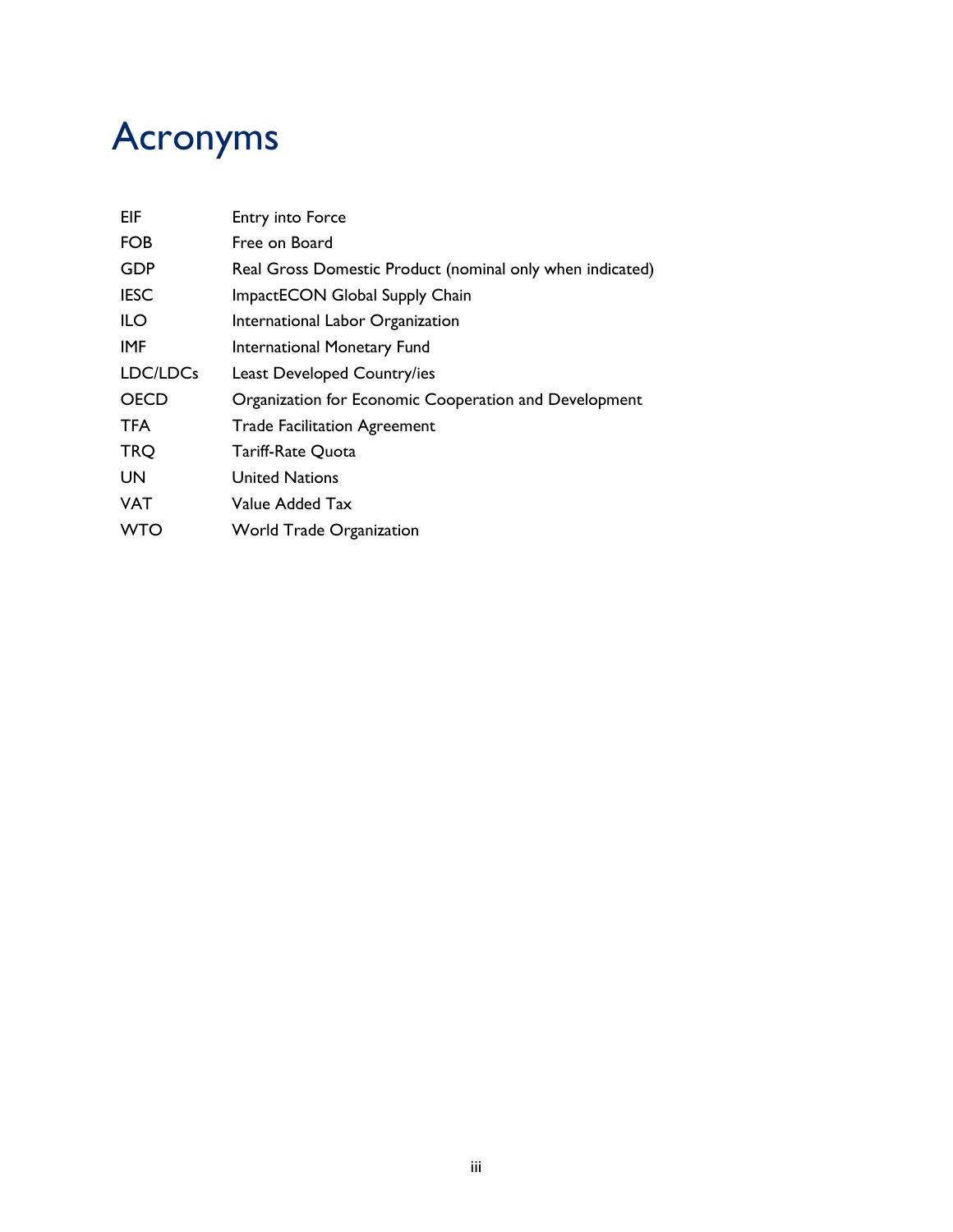# <span id="page-6-0"></span>Executive Summary

This paper contributes to the debate within developing and LDCs about how rapidly and how deeply to implement the World Trade Organization's Trade Facilitation Agreement (WTO TFA). We have projected changes in trade, economic growth, investment, and tariff revenues and border fee proceeds using a dynamic Computable General Equilibrium (CGE) model, coupled with the authors' unique supply chain database (ImpactECON Global Supply Chain database, IESC).

We use three implementation scenarios: (1) an "Ambitious" scenario in which the TFA is completely implemented over a 10-year period, (2) a "Moderate" scenario in which the TFA is implemented over 15 years thereby taking into account some delays to the implementation of the TFA, and (3) a "Conservative" scenario in which the TFA is further delayed, with the assumption that anything not undertaken within the 15-year period will ultimately not be implemented. Partial implementation under the "Conservative" scenario assumes that developing countries and LDCs achieve only 80 percent and 66 percent of the TFA impacts respectively, due to incomplete implementation of the articles.

**Trade.** This study, similar to most studies of the TFA, finds that under all implementation scenarios, all regions and income groups are projected to experience an increase in trade due to the TFA. Our supply chain model indicates that the growth in the value of business intermediate goods traded will be greatest. Trade in business intermediate goods is important for developing countries to participate in global supply chains, which can, in turn foster trade-led growth,

**Growth.** Similarly, under all scenarios, we find that TFA implementation results in positive growth in real global GDP. When investment impacts are considered in addition to trade flows, economic growth is greater than the change in trade values alone would suggest. This is because increased investment expands the capital base and provides for long-term growth. Reduction in Customs clearance times improves the prospects for private sector investment, particularly in trade-centered sectors or businesses. This provides a powerful complementary policy for developing countries looking to maximize the benefits of the TFA: reducing barriers to foreign investment while improving Customs procedures can pay dividends.

**Tariff Revenue.** We quantify the increase in *tariff revenue* collections resulting from the increase in trade flowing from TFA implementation. We find that, under both the "Ambitious" and "Moderate" implementation scenarios, the TFA is projected to *increase* tariff revenues both regionally and globally. This outcome is the result of the projected expansion in trade (and consequently in tariff revenues).

**Border Fee Proceeds.** The TFA will require all customs fees to be in alignment with the costs of services. For modeling purposes, we have assumed a reduction in customs fees of 10 percent for developed countries and 14 percent for developing countries and LDCs as Members seek to move goods into and out of their countries more efficiently. We find, in many cases, that the growth in trade volumes offsets the reduction in border fee proceeds that would have come about were trade volumes held constant.

*Ambitious Implementation Scenario***.** Globally, we project that tariff revenue collections will increase by over US\$ 1 trillion, cumulatively, for the period 2017-2035 in our most ambitious and immediate implementation scenario (Scenario 1). Over 93 percent of these increased tariff revenues will be collected by developing and LDC countries.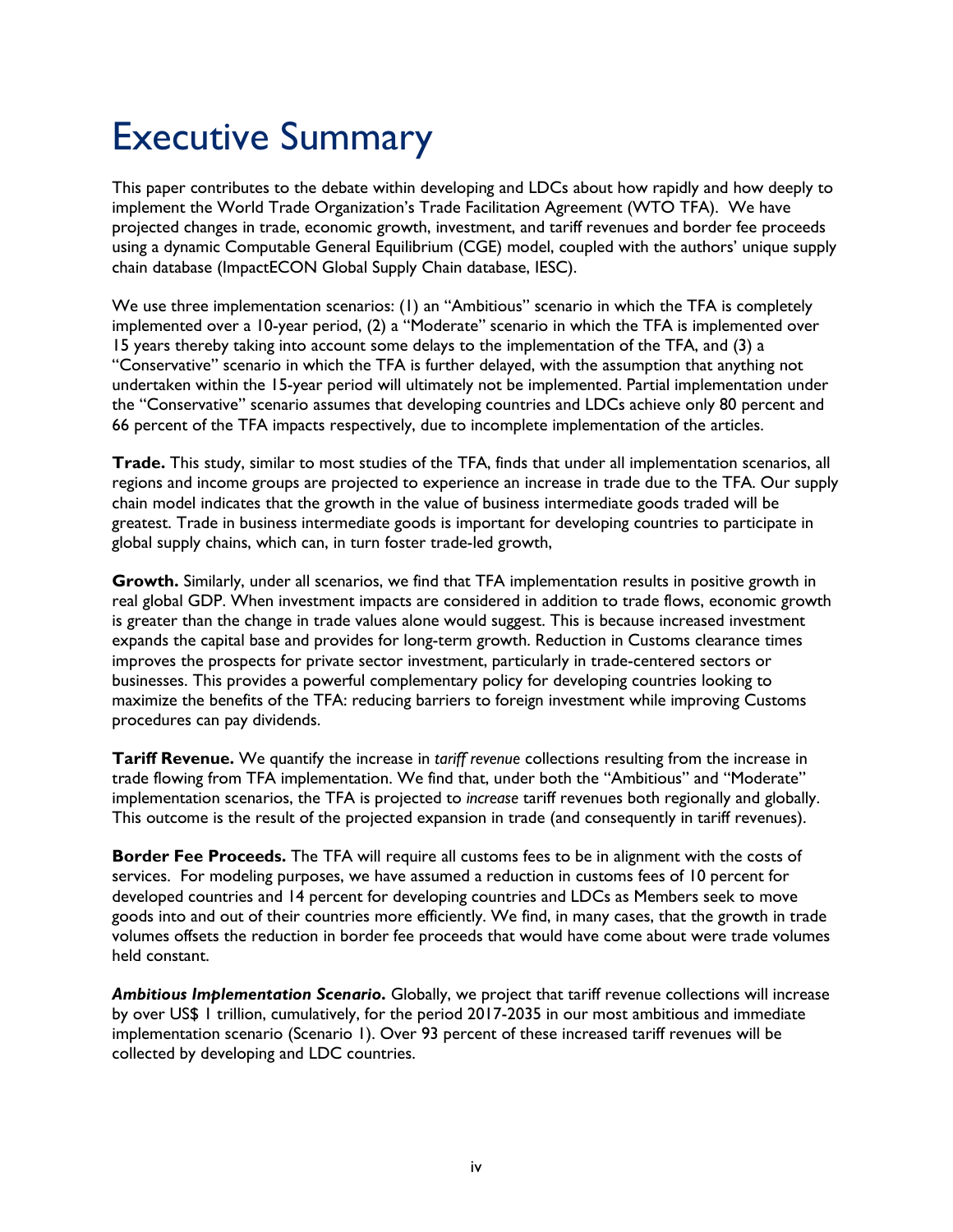*Moderate Implementation Scenario***.** Implementation delays modeled in our second scenario produce slightly lower tariff revenue gains.

*Conservative Implementation Scenario***.** If the TFA is only partially implemented as modeled in our third scenario, tariff revenues will still grow, but the cumulative gain will be just US\$ 555 billion by 2035 and a smaller share (89 percent) of the increased revenues will go to developing and LDC countries than in either of the full implementation scenarios.

Importantly, on a country basis, in no case is only *partially* implementing the TFA found to provide higher increases in tariff revenue, GDP, or export benefits than *full* implementation would provide. In fact, a country delaying and/or partially implementing the TFA cedes competitive ground to other countries that implement the TFA more aggressively or quickly, thereby attracting investment and improving integration into global supply chains as well as long-term growth prospects.

Developing countries seeking to maximize the benefits of the TFA should consider lowering barriers to foreign investment and rapidly implementing the TFA articles to the extent possible.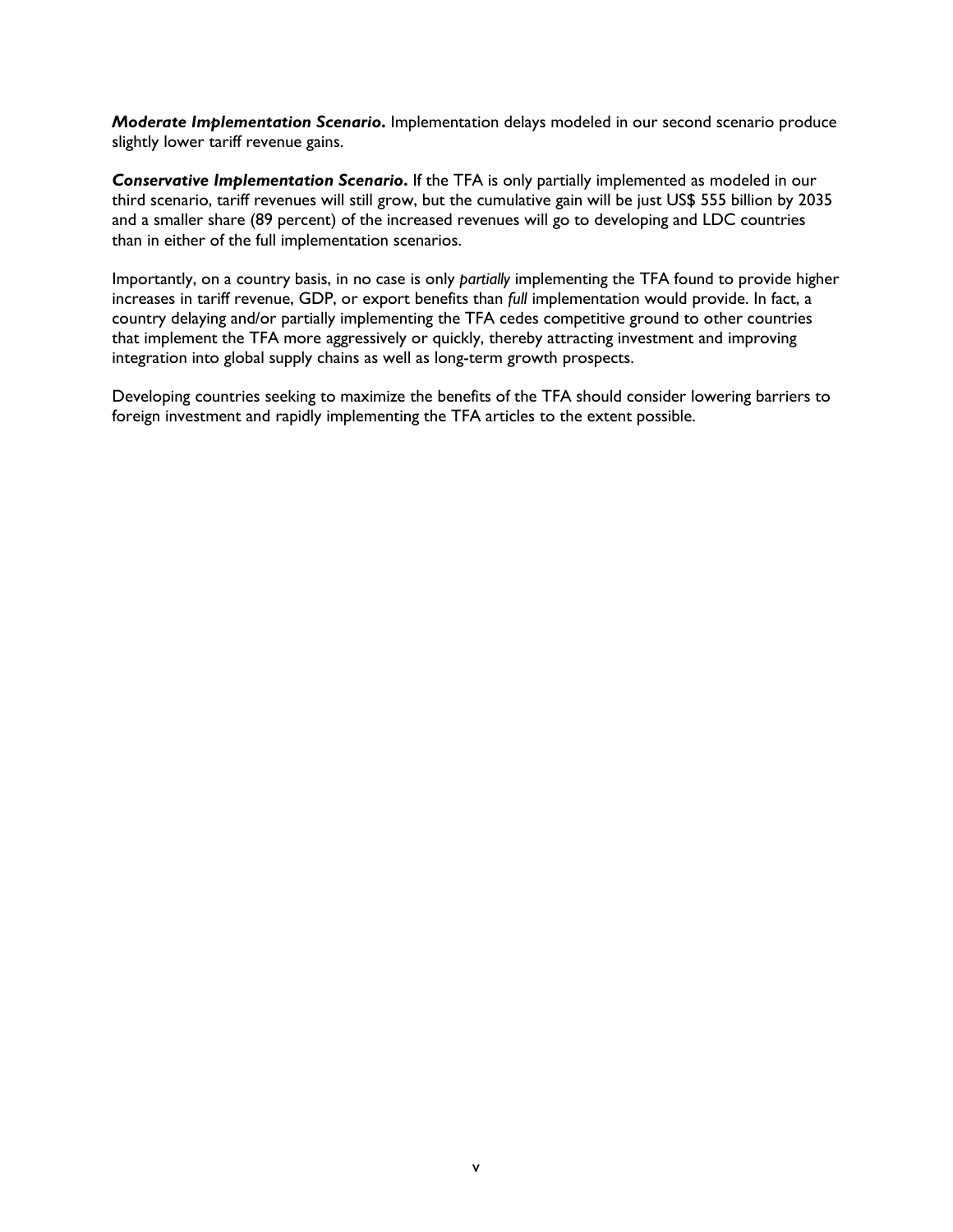# <span id="page-8-0"></span>1. Introduction

Negotiations for the World Trade Organization (WTO) Trade Facilitation Agreement (TFA) were concluded at the Bali Ministerial Conference in December of 2013. By February 2017, two thirds of the WTO's Members had ratified the agreement, and on February 22, 2017, the TFA entered into force (EIF). The TFA promises to speed the clearance of goods through Customs for all WTO Members. The swift, reliable, movement of cargo across international borders is expected to increase global trade, economic growth, and welfare.

The TFA stands apart from recent multi-lateral efforts to liberalize trade in several ways. First, the TFA focuses on improving efficiencies in Customs in contrast to mutual concessions on (reductions in) tariff rates, export taxes and subsidies.<sup>[1](#page-8-2)</sup> The shift in focus away from tariff rates is significant for developing countries, since lower tariff rates often mean lower government revenues (Baunsgaard and Keen 2005). The TFA does not require these tariff and revenue trade-offs.<sup>2</sup> However, there are situations where TFA implementation will lower average border fees—including Customs charges paid by traders.<sup>[3](#page-8-4)</sup>

Another area the TFA differs from earlier trade agreements is its recognition of the special implementation challenges of developing countries. The TFA allows developing countries, LDCs especially, to avail themselves of transition periods to achieve full implementation of the TFA provisions and to seek and receive implementation-related technical assistance from other WTO Members. In the case of developed countries, implementation will be required upon entry into force of the agreement. For developing and LDCs, the implementation timeframe will be outlined in their implementation schedules.

## <span id="page-8-1"></span>1.1. SUPPORT FOR THE TFA

 $\overline{a}$ 

Recent economic research on the TFA indicates that the TFA will increase global trade and economic welfare (OECD, 2011 and 2013; Hillberry and Zhang, 2015; Minor and Walmsley, 2015; and the WTO, 2015). The broad support for the TFA, in part, reflects the fact that improvement of Customs procedures had already become a priority for many WTO Members; governments around the world had already been making efforts to reduce barriers to the rapid clearance of goods through Customs as

<span id="page-8-2"></span><sup>&</sup>lt;sup>1</sup> From this point on in the report, when we refer to tariffs, we mean import tariffs, export taxes and subsidies combined. Most trade taxes are import tariffs, but we include export taxes and subsidies in our calculations where they are reported.

<span id="page-8-3"></span> $2$  Some experts have noted tariff revenue may change somewhat due to the TFA since improved Customs procedures may reduce the chances of misclassification or circumvention of regulations.

<span id="page-8-4"></span><sup>&</sup>lt;sup>3</sup> Article 6.2.i of the TFA states: "fees and charges for Customs processing shall be limited in amount to the approximate cost of the services rendered on, or in connection with, the specific import or export operation in question." Border fees as referenced in this paper are the same as the World Bank Doing Business border compliance costs and include all fees and charges for customs processing and may include standard customs charges, storage, inspection, security, and the handling of goods from the conveyance to the customs office. The TFA references border compliance, but does not define the elements included.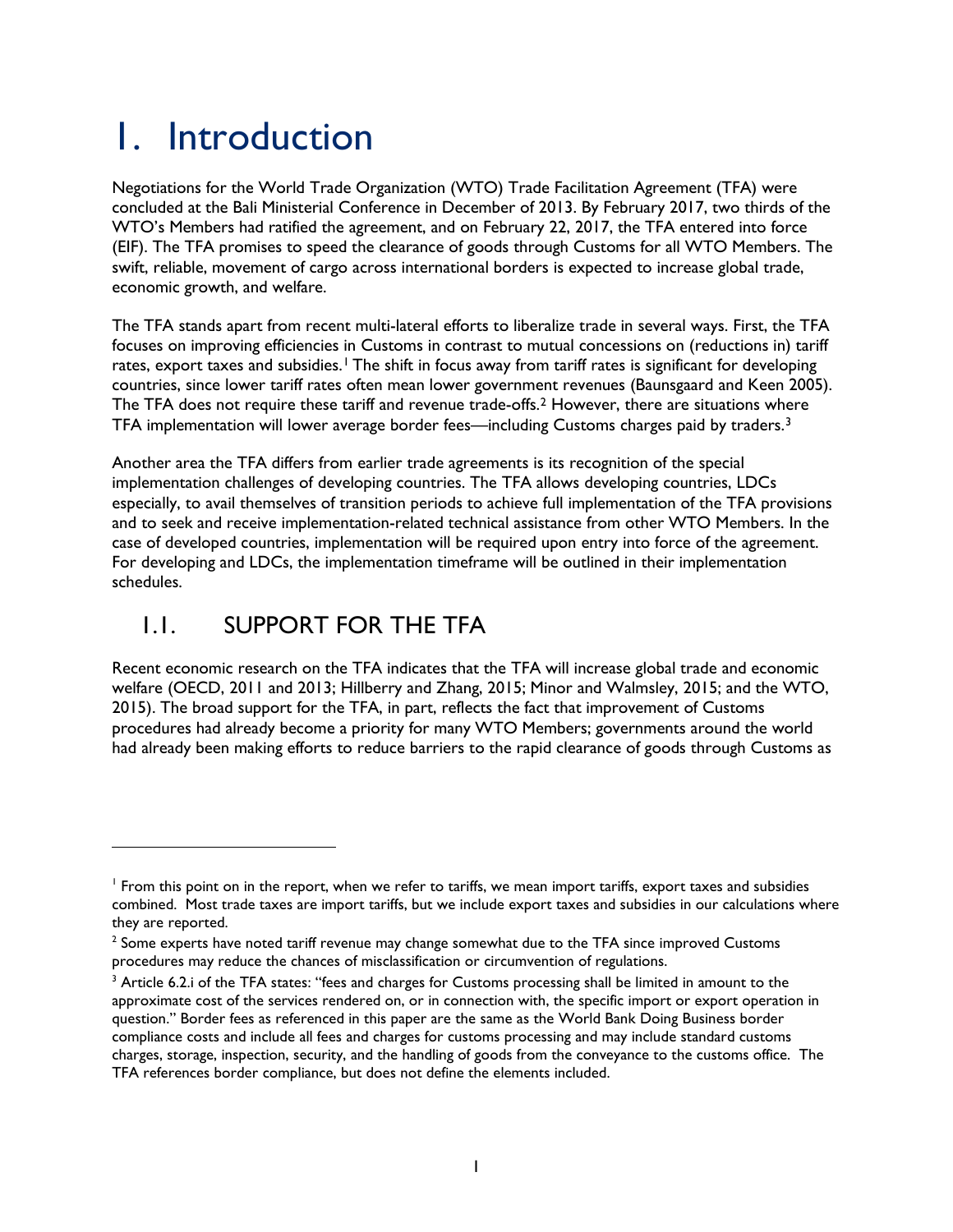a means of boosting national competitiveness (UNCTAD, 2014). The TFA, therefore, formalized commitments many countries were already contemplating.[4](#page-9-1)

The drive to streamline border clearance procedures, including Customs, originated with businesses. Businesses had been calling on governments to ease non-tariff barriers to trade and investment; and governments had recognized that reducing trade barriers, in turn, could contribute to national growth. Governments and businesses saw that maintaining the status quo was no longer an option, because production was characterized by fragmented international supply chains with production spanning multiple countries (Hummels et. al., 1998 and 2001 and OECD, 2015). In a world increasingly dominated by fragmented international production, barriers to trade, including delays crossing borders, are increased as goods incur trade costs each time they cross a border. Countries with slow or complicated Customs clearance processes would lose out on opportunities to participate in global supply chains. Small and developing countries, which are particularly dependent on international trade for economic growth and tariff revenues, were especially vulnerable to these trends.

In the current global context, trade facilitation is a prerequisite to obtaining and maintaining international competitiveness, growth and investment secured through opportunities in global markets. The global trade environment increasingly demands that companies source their inputs more efficiently, rationalizing and refining their complex supply chains with changes in production costs (goods, services), shipping (time and cost), and customs clearance (time and cost). WTO Members have by and large embraced the opportunity to implement an historic deal to encourage broad-based participation in this evolving global trade and production environment.

While there is little doubt that the overall impact of the TFA will be positive, economic modeling on the impacts of the agreement's implementation on clearance times, border fee proceeds, tariff revenue collections, and the costs and benefits of implementing the TFA at various speeds and to varying degrees has been limited. In the case of developing countries, the ultimate success of the TFA will be left largely in the hands of each implementing party. Implementation will be a function of the motivation of numerous local stakeholders including government officials, political and private parties (WTO 2015 p.116) as well as the support they will receive from other WTO Members.<sup>[5](#page-9-2)</sup> Local stakeholders especially Finance Ministries—are often concerned about what the agreement may mean for the sources and magnitude of collections (especially by Customs, which is usually a part of the Finance Ministry), and the paucity of solid modeling of the TFA's revenue impacts curbs their willingness to move expeditiously and aggressively to implement the agreement.

## <span id="page-9-0"></span>1.2. REPORT PURPOSE

 $\overline{a}$ 

This report seeks to help analysts and decision makers in developing countries understand the potential impacts of implementing the WTO TFA by projecting tariff revenues and border fee proceeds under three scenarios for the depth of implementation (full and partial) and for the speed of implementation

<span id="page-9-1"></span><sup>4</sup> The level of planning could vary from stated needs and desires to concrete budgets and schedules. In this aspect, the TFA required all countries to move toward concrete schedules and budgets, not an insignificant contribution, given the tendency for domestic priorities to overtake international ones in domestic policy.

<span id="page-9-2"></span><sup>&</sup>lt;sup>5</sup> According to one survey by the WTO, more than two thirds of respondents cited the lack of national coordination among ministries and agencies, the absence of high-level political will, and the omission of trade facilitation from national development planning among the most important difficulties when implementing the TFA (WTO 2015 p.116).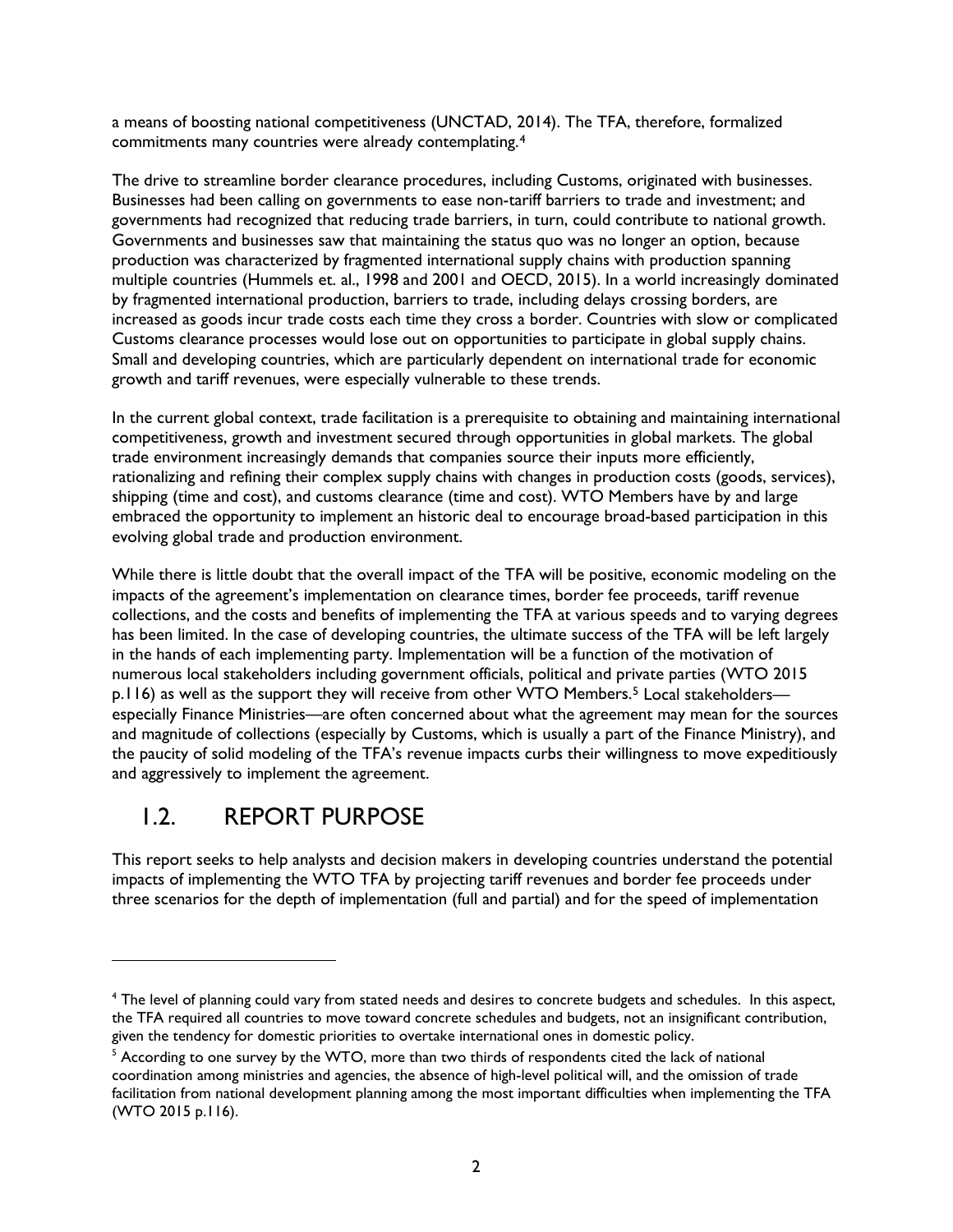(rapid to slow). To do this, a dynamic model of world trade is employed along with best available estimates of border fees and tariffs.

The first section contains a brief review of the model employed to estimate impacts, scenarios, and the data sources for estimating border fee and tariff revenues. The impacts of the TFA are then presented. We model the impact of the TFA on both tariff revenues and border fee proceeds.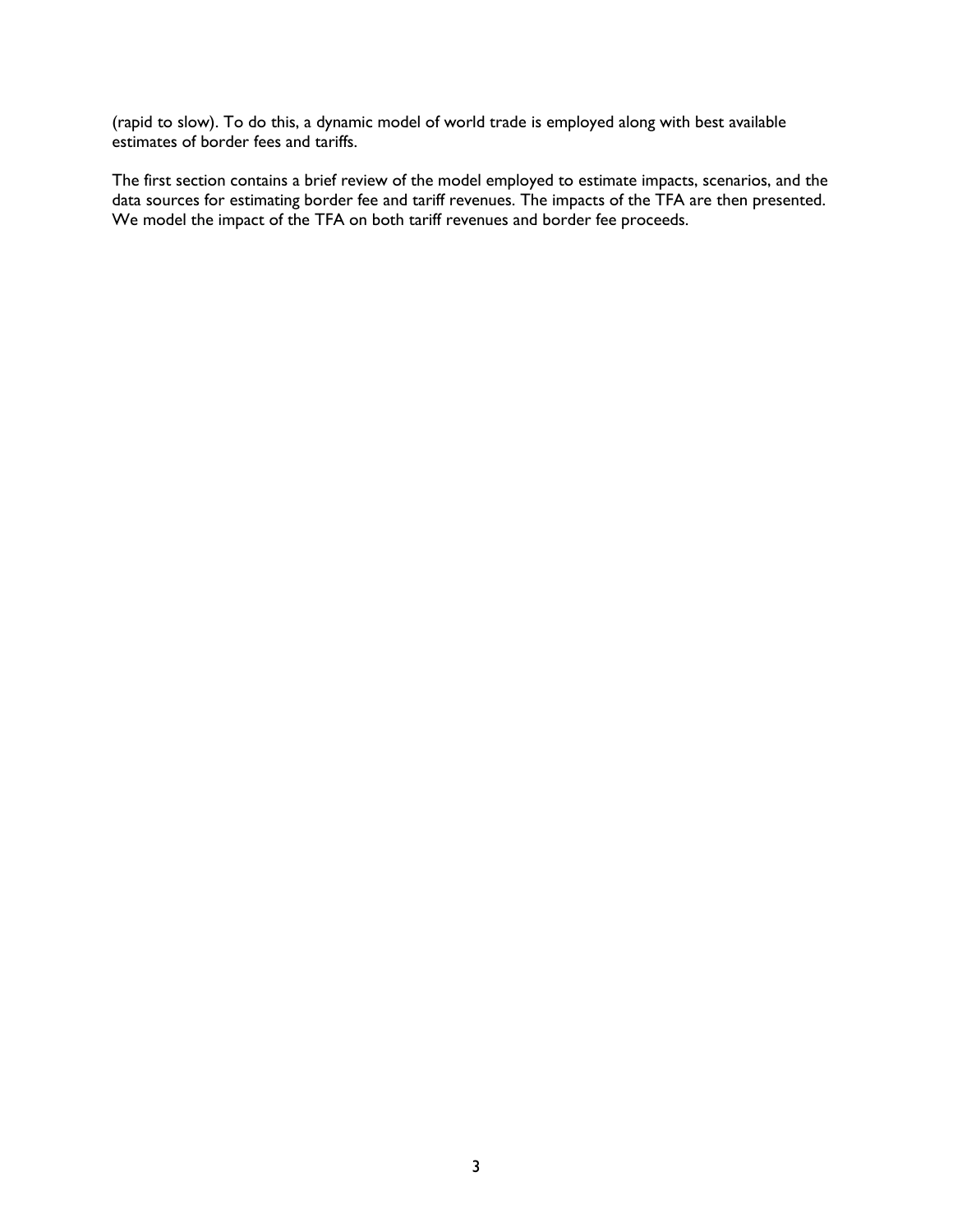# <span id="page-11-0"></span>2. Modeling Framework and Scenarios  $(2016 - 2035)$

## <span id="page-11-1"></span>2.1. MODEL AND DATABASE

 $\overline{a}$ 

The modeling framework used to analyze the effects of the TFA on developing countries is a dynamic version of the ImpactECON Global Supply Chain model and database (IESC).[6](#page-11-2) The IESC model is a derivative of the well-known Global Trade Analysis Project (GTAP) model and database (Hertel 1997), with additional information identifying traded goods as (a) intermediate for production or (b) final for consumption. The inclusion of global supply chains, in turn, facilitates the representation of intermediate goods moving through Customs rapidly to producers.

Computable General Equilibrium (CGE) models, such as the IESC model, combine comprehensive trade, production, and tax databases with equations to reflect the salient micro and macroeconomic theories in general use today, including production, sales, investment, and government expenditure. Economic behavior, such as consumer's and producer's responses to price changes, are based on econometric estimates from historical data.<sup>[7](#page-11-3)</sup> A defining feature of a CGE model is its ability to account for the use of scarce resources, such as capital, natural resources, and labor (of various types) across sectors and countries. Since our model is dynamic, it projects growth over the period 2011 (the base year of the data) to 2035 to create a "business as usual" scenario (without the TFA), upon which our TFA policy scenario can then be appended.<sup>[8](#page-11-4)</sup> The projections allow for policies to be simulated in the year when the policy is implemented, using the projected data from the "business as usual" scenario and hence the economic context for that year. The dynamic model also provides information on when impacts occur—the first year of the agreement or 15 years in the future. Our dynamic model stands in contrast to "static" models, which do not include a time dimension and usually take the economic context of the base year in which the data were collected, in this case 2011, regardless of the year the policy is expected to be implemented. With a static model, the simulation is conducted as if implementation and all the impacts occur in a single period. Finally, the use of the dynamic model allows new investment in buildings and equipment to become available to firms over time, allowing for improved representation of investment impacts which are projected to result from the TFA.

Our estimates of trade and tariff revenue impacts take as a starting point how the TFA's implementation may be expected to affect border clearance times and border fees. Reductions in cost and time are expected to increase trade, and tariff revenues on that trade. Reductions in border fees to traders translate into reductions in border fee proceeds collected.

<span id="page-11-2"></span><sup>6</sup> Documentation can be found at<https://impactecon.com/resources/supply-chain-model/> (Walmsley and Minor, 2015).

<span id="page-11-3"></span> $<sup>7</sup>$  Elasticity estimates, such as elasticities of substitution and demand, are the most common econometric estimates</sup> incorporated for these purposes.

<span id="page-11-4"></span><sup>&</sup>lt;sup>8</sup> Estimates of population, work force growth, investment, productivity, and income growth are derived from public sources including the United Nations (UN), International Monetary Fund (IMF), CEPII and the International Labor Organization (ILO). These projections are used to build the future "business as usual" scenario of trade and economic growth in a world without the TFA.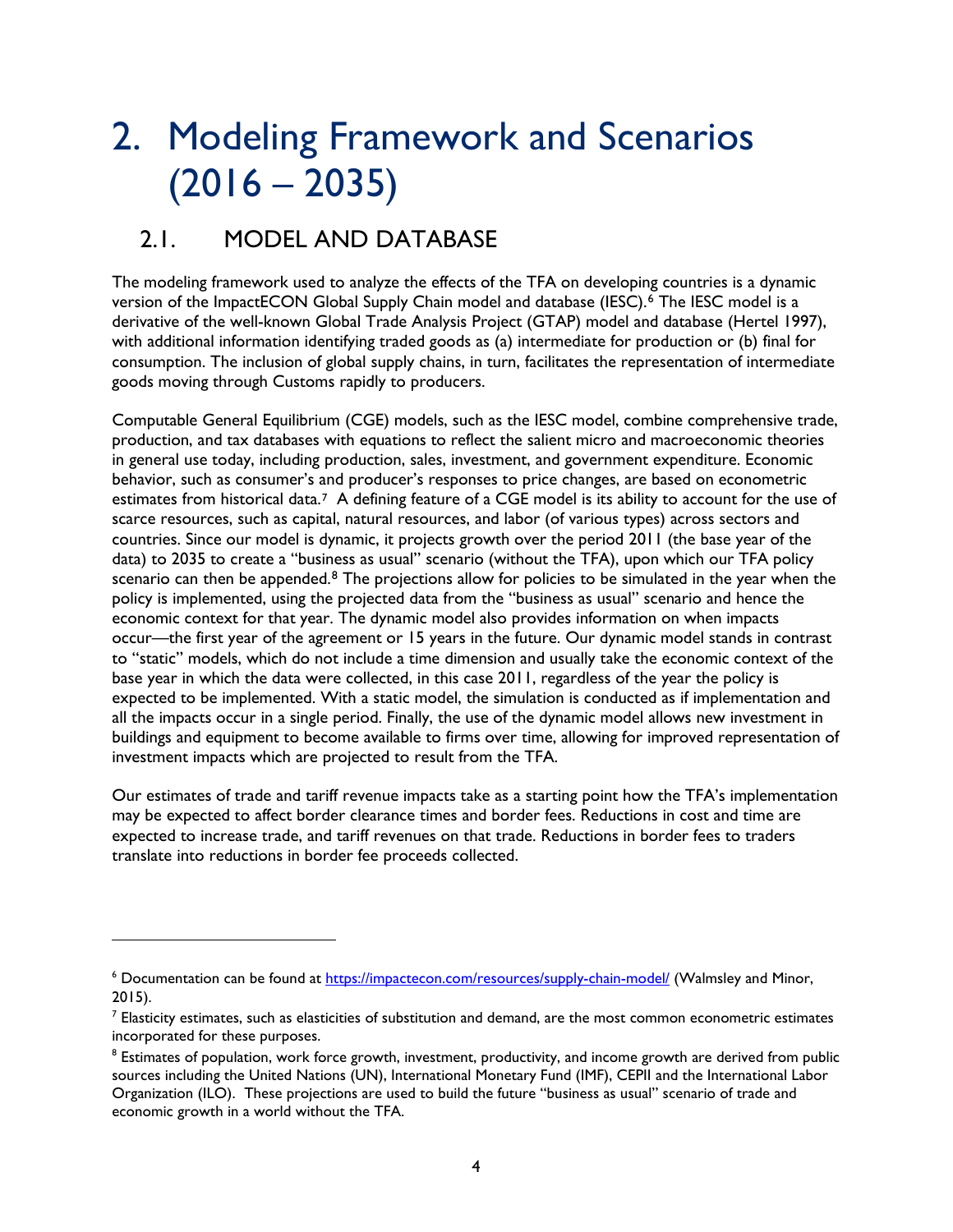We derive our estimates of border fees (see text box) from the World Bank Doing Business (DB) Trading across Borders database for 2015.[9](#page-12-0) The DB data for border fees include fees paid to Customs agencies, and fees and charges for moving cargo from the conveyance to Customs.<sup>[10](#page-12-1)</sup> Where additional charges such as inspection, certifications, scanning, storage, and security are frequently incurred (more than 20 percent of the time), they are also included.<sup>11</sup>

Tariff revenues are estimates from the GTAP Data Base for 2011 (Narayanan, Aguiar et al., 2015), the most recent year available for global trade taxes with their accompanying trade. The tariffs are estimates based on published data of tariffs, not on actual revenue collected, which may differ.<sup>[12](#page-12-3)</sup> Data on tariff revenues as an aggregate are published by the IMF, by country.<sup>[13](#page-12-4)</sup>

The TFA is expected to affect decisions by firms and consumers to import and export. One method economists employ to estimate the potential significance of the TFA is to estimate its impact on "trade costs" which can include any number of costs and preferences for traded goods (See OECD, 2011 and 2013).<sup>[14](#page-12-5)</sup> These trade costs can be expressed as changes in trade volumes (usually aggregate for the whole world) or as a percentage of existing trade costs.

In this study, we take an alternative, direct, approach outlined in Walmsley and Minor (20[15](#page-12-6)).<sup>15</sup> The direct method relates country-level data from the Organization for Economic Cooperation and Development (OECD) Trade Facilitation Indicators (TFIs)—which assesses reporting countries' current state of TFA-type clearance procedures—to the DB

 $\overline{a}$ 

#### **BOX 1 SOME DEFINITIONS AND NOMENCLATURE**

**Border Fees** are estimated by the World Bank DB project and include Customs costs and the handling of cargo from the conveyance to customs. Border fees for 2015 were compiled for imports and exports separately. The estimate is reported based on a shipment with a standard value of US\$ 50,000. Border costs will vary depending on the commodity and even the port of entry. However, the estimates applied in this analysis employ these data as representative of all trade, apart from coal, oil, and natural gas shipments, which we exclude from border fees since they are not well represented in the DB data.

**Tariff Revenues** are revenues collected from applied tariff, and tariff rate quotas (TRQ) taxes reflecting free trade agreements; the rates are statutory including most favored nation (MFN) rates and preference programs in place in 2011. Revenue TRQs are assumed to be all charged as in- or out-of-quota rates and accrue to the importing governments. Where export taxes and subsidies are present, they are also included for the purposes of comprehensive revenue calculation.

<span id="page-12-0"></span><sup>9</sup> http://www.doingbusiness.org/data/exploretopics/trading-across-borders

<span id="page-12-1"></span><sup>&</sup>lt;sup>10</sup> The DB data referenced here are called "border compliance costs" by the DB report. The DB Trading Across Borders methodology can be found at: http://www.doingbusiness.org/Methodology/Trading-Across-Borders

<span id="page-12-2"></span><sup>&</sup>lt;sup>11</sup> To check the soundness of this assumption, we compared the resulting DB estimates with known Customs fees and found that the rates were similar.

<span id="page-12-3"></span> $12$  See Baunsgaard and Keen (2005) for a discussion of various measures of global trade tax revenues.

<span id="page-12-4"></span> $13$  The IMF data may also include value added (VAT) and excise taxes on imports, not included in our estimates of tariff revenue—so they are not applied here. Excluding these sales taxes on foreign goods from the calculation of tariff impacts reflects the fact that domestic and foreign sales are both subject to these taxes and to the extent that domestic goods are replaced by foreign goods, these VAT-based revenues would overstate the impact of the TFA on government revenue. The IMF estimates are provided as totals for all trade. The GTAP data are provided at the commodity level.

<span id="page-12-5"></span><sup>&</sup>lt;sup>14</sup> The influence of tariffs and subsidies are excluded from trade cost estimates.

<span id="page-12-6"></span><sup>&</sup>lt;sup>15</sup> Hillberry and Zhang, World Bank, 2015 also estimate border clearance times from the OECD TFI data. However, they employ a non-linear "survival" model in contrast to Walmsley and Minor's log linear regression.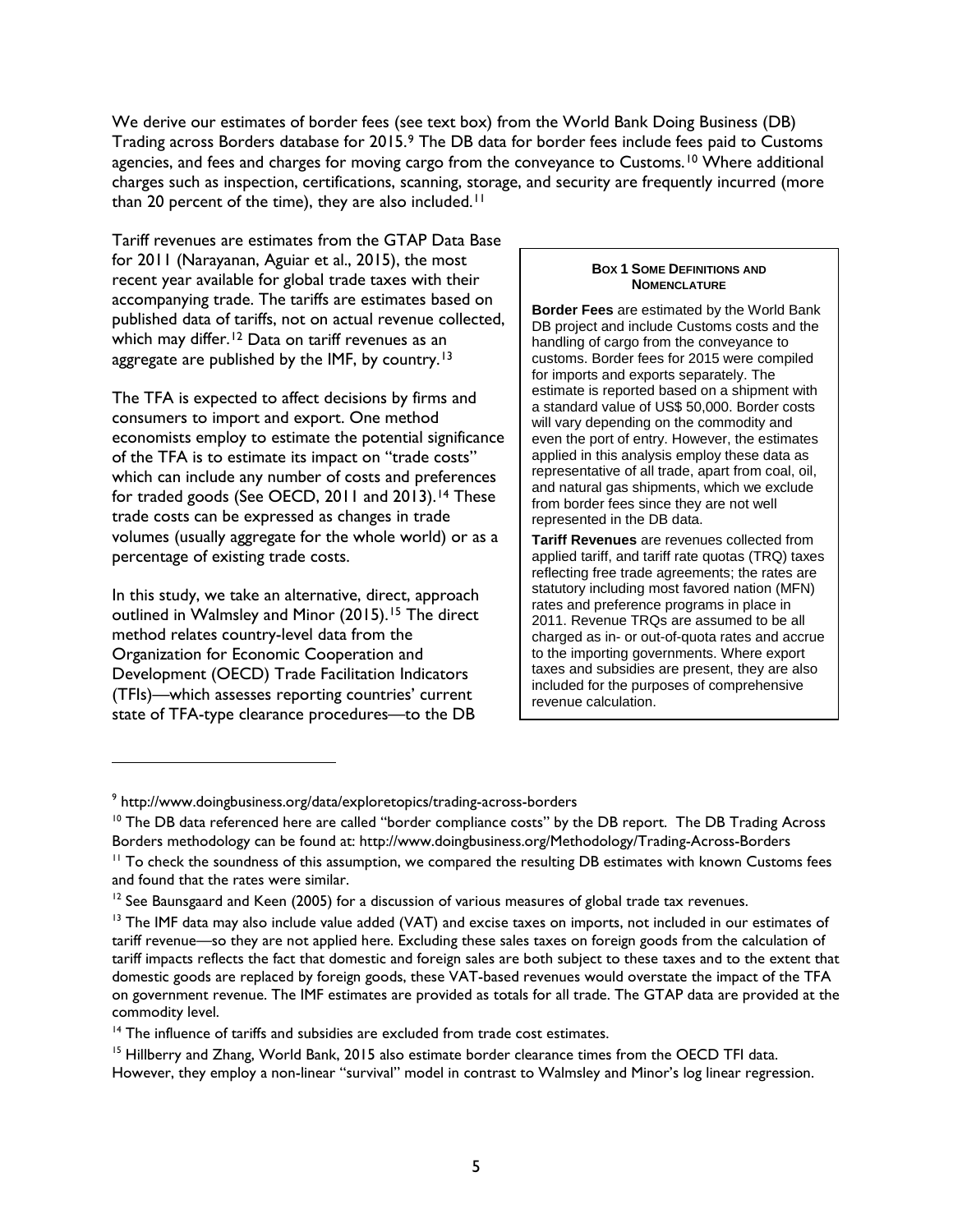Trading Across Borders data on the time currently required to clear Customs. The OECD collected TFIs for over 100 countries and scored each country's Customs practices relative to the various articles of the TFA. The OECD TFIs therefore quantify the gap between a country's current border clearance processes and what it would look like were the TFA to be fully implemented.

The time to clear customs is measured in days, but the model requires a price equivalent of the change in time before we can estimate an impact of this change (from TFA implementation) on trade volumes. We therefore, convert customs clearance times (measured in days) to tariff equivalents by employing Hummels et al. (2007), which found that a one-day reduction in trade time was roughly equivalent to a one-percent reduction in import tariffs in influencing importer preferences on where to source traded goods.[16](#page-13-1)

A second aspect of the TFA, which is a focus in this analysis, is its potential impacts on border fees, especially Customs charges. The Doing Business database provides benchmark border fees (those fees associated with Customs clearance) incurred when crossing borders that includes Customs fees, along with inspections and certifications when they are frequently encountered.<sup>[17](#page-13-2)</sup> To facilitate "what-if" type of analysis, for planning purposes, we assume that border fees decline by the amounts estimated by researchers for overall (end-to-end) trade costs, which includes the entire chain of trade costs, excepting trade taxes, by the OECD.<sup>[18](#page-13-3)</sup> The OECD estimated potential trade cost reductions as varying between 10 percent for developed countries and 14 percent for developing countries.<sup>[19](#page-13-4)</sup> These values are meant to be illustrative; each country may or may not experience a reduction in border fees. For this reason, when we refer to full implementation of the TFA, this always means the full reduction in customs clearance times implied by the TFI analysis. However, full implementation, due to the uncertainty around border fees, also refers to various assumptions on the reduction in border fees outlined above.

## <span id="page-13-0"></span>2.2. SCENARIOS

 $\ddot{\phantom{a}}$ 

To illustrate the impacts of the TFA on developing countries, we construct three scenarios: (1) Ambitious (2) Moderate, and (3) Conservative implementation. Each scenario assumes the TFA will be fully implemented by developed countries upon entry into force. Developing and least developed countries are modeled with varying degrees of implementation and time horizons.

**[TABLE 2-1](#page-14-0)** includes the average border fees and average time to clear Customs in the baseline data. These are the values that will be reduced in the three TFA implementation scenarios. The first column lists each of three groups of countries (developed, developing, and LDCs). Each of the three country groups corresponds to assumptions regarding the phase out of the TFA—much the way the TFA articles

<span id="page-13-1"></span><sup>&</sup>lt;sup>16</sup> The data and methodology employed here are identical to that presented in Walmsley and Minor 2015. Greater detail on the econometric estimation, inputs, outputs and model implementation are provided in that paper. See https://impactecon.com/resources/cge-models/.

<span id="page-13-2"></span> $17$  Research relating the TFI indicators to these border fees has not demonstrated a statistical relationship between border fees and the TFIs in the way that a clear relationship between the TFIs and the time to clear Customs has been established (Hillberry and Zhang, 2015). This may be because the TFI or DB data are not extensive enough. Hillberry and Zhang (2015) start with less than 100 observations and use imputation methods to fill data for a total of 180 countries.

<span id="page-13-3"></span><sup>&</sup>lt;sup>18</sup> OECD. "Implementation of the WTO Trade Facilitation Agreement: The Potential Impact on Trade Costs," June 2015.

<span id="page-13-4"></span><sup>&</sup>lt;sup>19</sup> These are for the mandatory components of the TFA.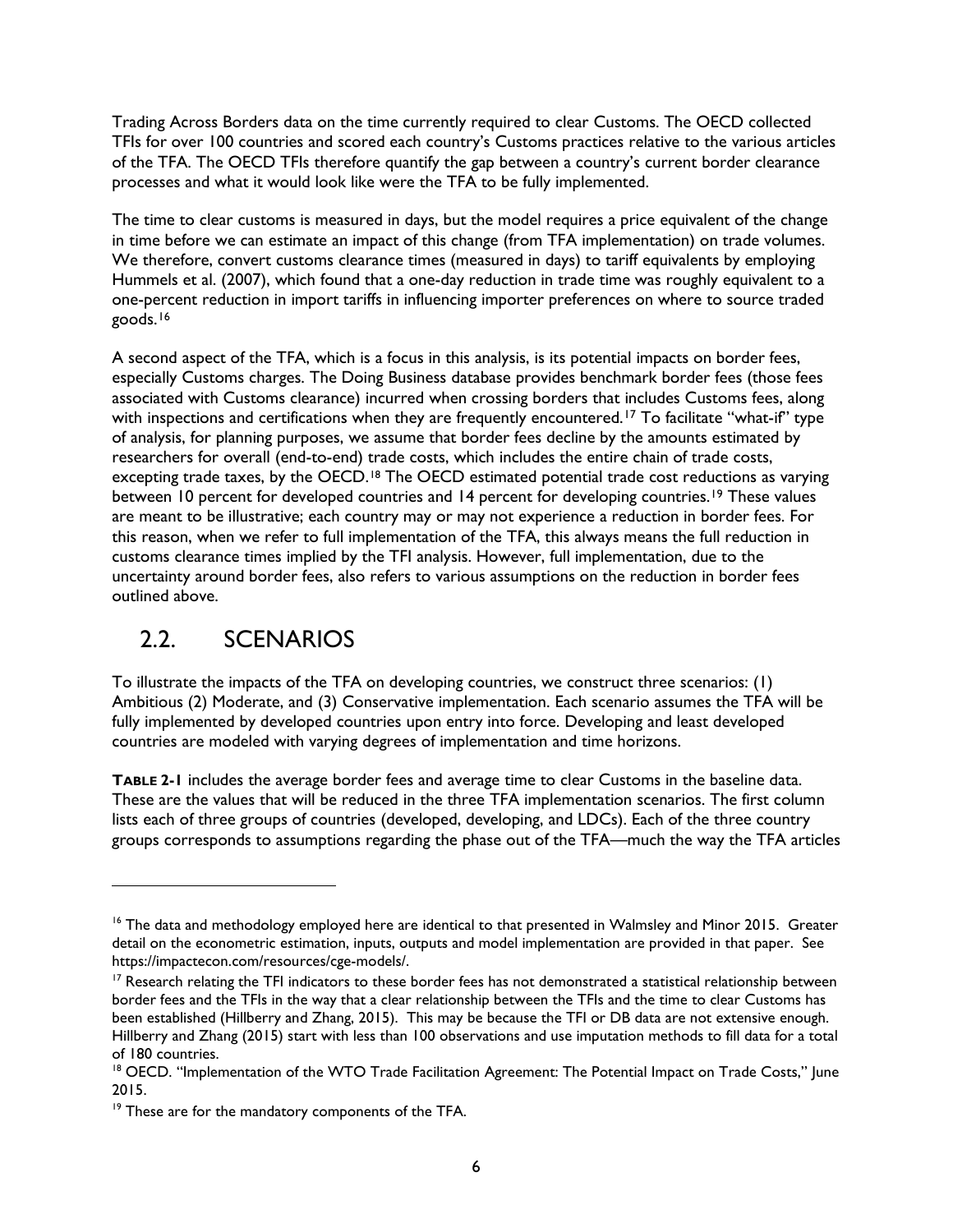specify. The average border fees (including Customs charges) for developed countries imports are 0.2 percent of FOB values. Developing countries and LDCs have higher average border fees—0.8 and 1.2 percent FOB respectively. Also included are the border fees for exports. Next are the average number of days to clear Customs for imports and exports. Developed countries average 1.3 days to clear Customs for imports, developing countries average 3.0 days and LDCs average 4.7 days to clear Customs. Similar data are provided for exports.

The table illustrates an important aspect of the TFA in relation to global supply chains and vertical production: a good exported for processing from one country to another, and then imported to a third country (developed) must cross through Customs not once, but four times to complete the trip. The time to clear Customs and border fees add up each time a border is crossed. Assuming we have a good that is exported from a developed country and sent to a LDC for further manufacturing (1.2 days exporting plus 4.7 days importing), then exported to a developed country (2.8 day exporting plus 1.3 days importing), it will then average ten days in Customs—exclusive of international and domestic transport times and costs.

|               | Average border fees (percent fob) |        | Average time to clear Customs<br>(days) |                |  |
|---------------|-----------------------------------|--------|-----------------------------------------|----------------|--|
| Country group | Imports                           | Export | Imports                                 | <b>Exports</b> |  |
| Developed     | 0.2%                              | 0.3%   | 1.3                                     | 1.2            |  |
| Developing    | 0.8%                              | 0.6%   | 3.0                                     | 2.0            |  |
| LDC           | 1.2%                              | 0.6%   | 4.7                                     | 2.8            |  |

#### <span id="page-14-0"></span>**TABLE 2-1: BASELINE AVERAGE BORDER FEES AND TIME TO CLEAR CUSTOMS**

*Source: Border fees and time to clear Customs based on World Bank Doing Business Trading Across Borders. Average border fees are based on a 2015 survey. The time to clear Customs is based on a 2011 survey.*

The articles of the TFA require Members to implement best practices to reduce delays and uncertainties in the Customs clearance processes. Walmsley and Minor (2015) estimate the potential for the WTO TFA to reduce Customs clearance times. **[TABLE 2-2](#page-15-0)** includes the estimated reduction in Customs clearance times associated with each scenario. Scenarios 1 and 2 assume full reduction in the number of days required to clear Customs (full implementation) and other border procedures. Scenario 3 assumes partial implementation of the TFA for developing and LDCs, so the number of days in customs clearance is reduced less in this scenario than was the case in Scenarios 1 and 2. **[TABLE 2-2](#page-15-0)** also includes several assumptions on the reduction in border fees. As discussed earlier, the TFA requires countries to bring border fees into alignment with overall costs of the services, where the costs of services could be impacted by the TFA's efficiency goals. We assume these fees will decline at the estimated rate for the decline in "total trade cost" as estimated by international organizations.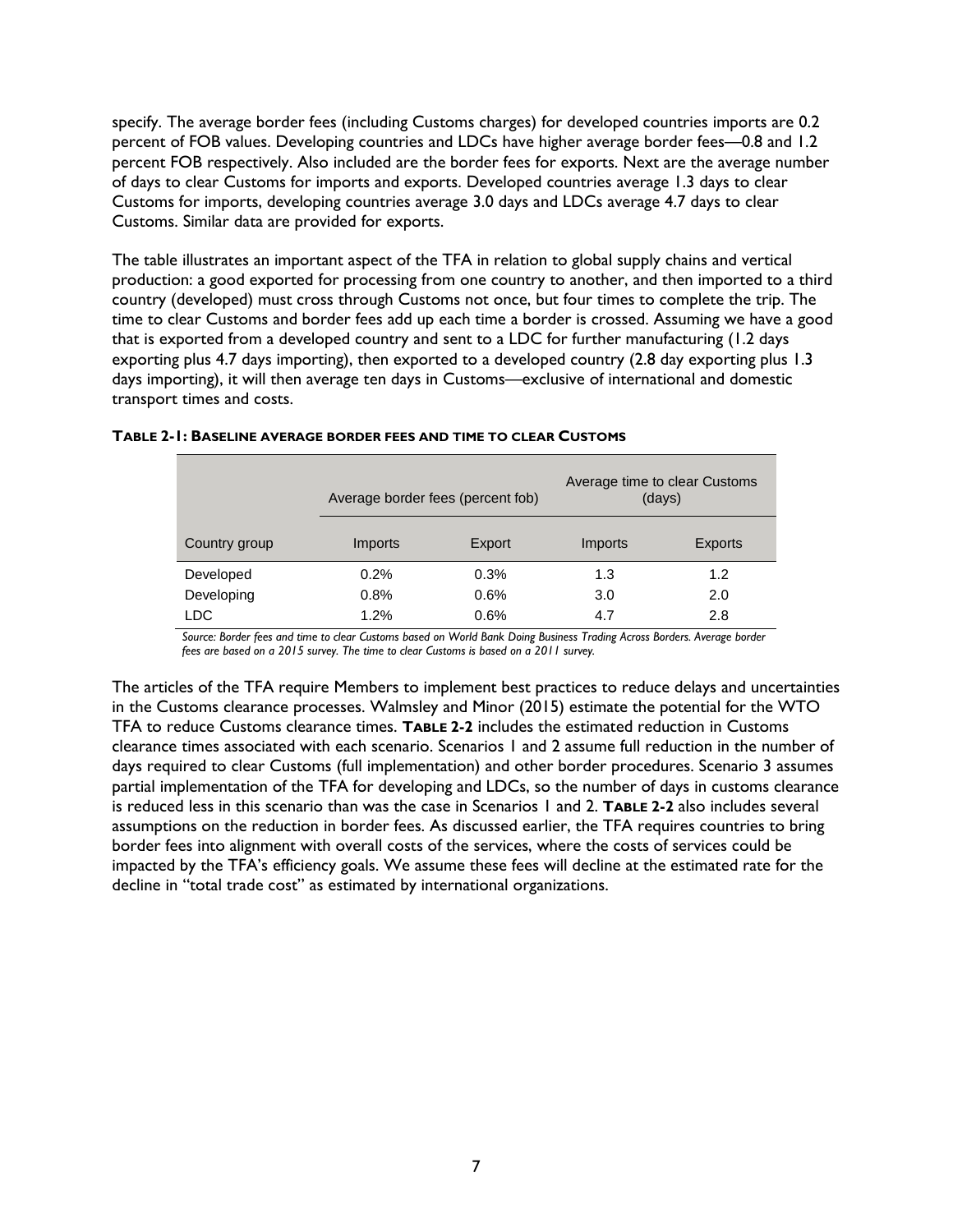|                           | Reduction by simulation |                                 |                |  |  |
|---------------------------|-------------------------|---------------------------------|----------------|--|--|
| Implementation scenario   | <b>Border fees</b>      | Number of days to clear Customs |                |  |  |
|                           |                         | Imports                         | <b>Exports</b> |  |  |
| Scenario 1- Ambitious     | Maximum (a)             | --                              | --             |  |  |
| Developed                 | 10%                     | 0.7                             | 0.6            |  |  |
| Developing                | 14%                     | 1.3                             | 0.8            |  |  |
| <b>LDC</b>                | 14%                     | 2.4                             | 2.1            |  |  |
| Scenario 2 -- Moderate    | Half                    | $- -$                           | $- -$          |  |  |
| Developed                 | 5%                      | 0.7                             | 0.6            |  |  |
| Developing                | 7%                      | 1.3                             | 0.8            |  |  |
| <b>LDC</b>                | 7%                      | 2.4                             | 2.1            |  |  |
| Scenario 3 - Conservative | None                    | --                              | $- -$          |  |  |
| Developed                 |                         | 0.7                             | 0.6            |  |  |
| Developing                |                         | 1.1                             | 0.6            |  |  |
| LDC                       |                         | 1.8                             | 1.5            |  |  |

#### <span id="page-15-0"></span>**TABLE 2-2: REDUCTION IN BORDER FEES AND THE TIME TO CLEAR CUSTOMS DUE TO THE TFA**

*Source: Reduction in border fees based on OECD 2015. Reduction in number of days from Walmsley and Minor 2015.* 

The TFA will be implemented over several years. For developed countries, all elements of the TFA are to be implemented upon entry into force (2017). Developing and least developed countries have been provided flexibilities in implementation, which can extend the period before full implementation. How much and when a country implements the TFA can affect economic impacts and tariff revenues. **[TABLE](#page-16-1)  [2-3](#page-16-1)** includes the phase-in schedule applied to the values in **[TABLE 2-2](#page-15-0)**. Scenario 1 is the most ambitious, with all countries fully implementing the TFA within 10 years. Scenario 2 assumes full implementation in terms of border clearance times and moderate reductions in border fees and a 15-year timeline. Finally, Scenario 3 assumes that developing and least developed countries implement the TFA such that border clearance times are shortened by 80 percent and 66 percent respectively over a 15-year time horizon. This final scenario also illustrates the consequences of uneven implementation of the TFA: some developing countries may benefit simply because they are implementing provisions of the agreement more rapidly than others. The "leading" implementers become more attractive destinations for investment capital or for the sourcing of parts that are needed for a global supply chain; the "laggards" lose out on such opportunities.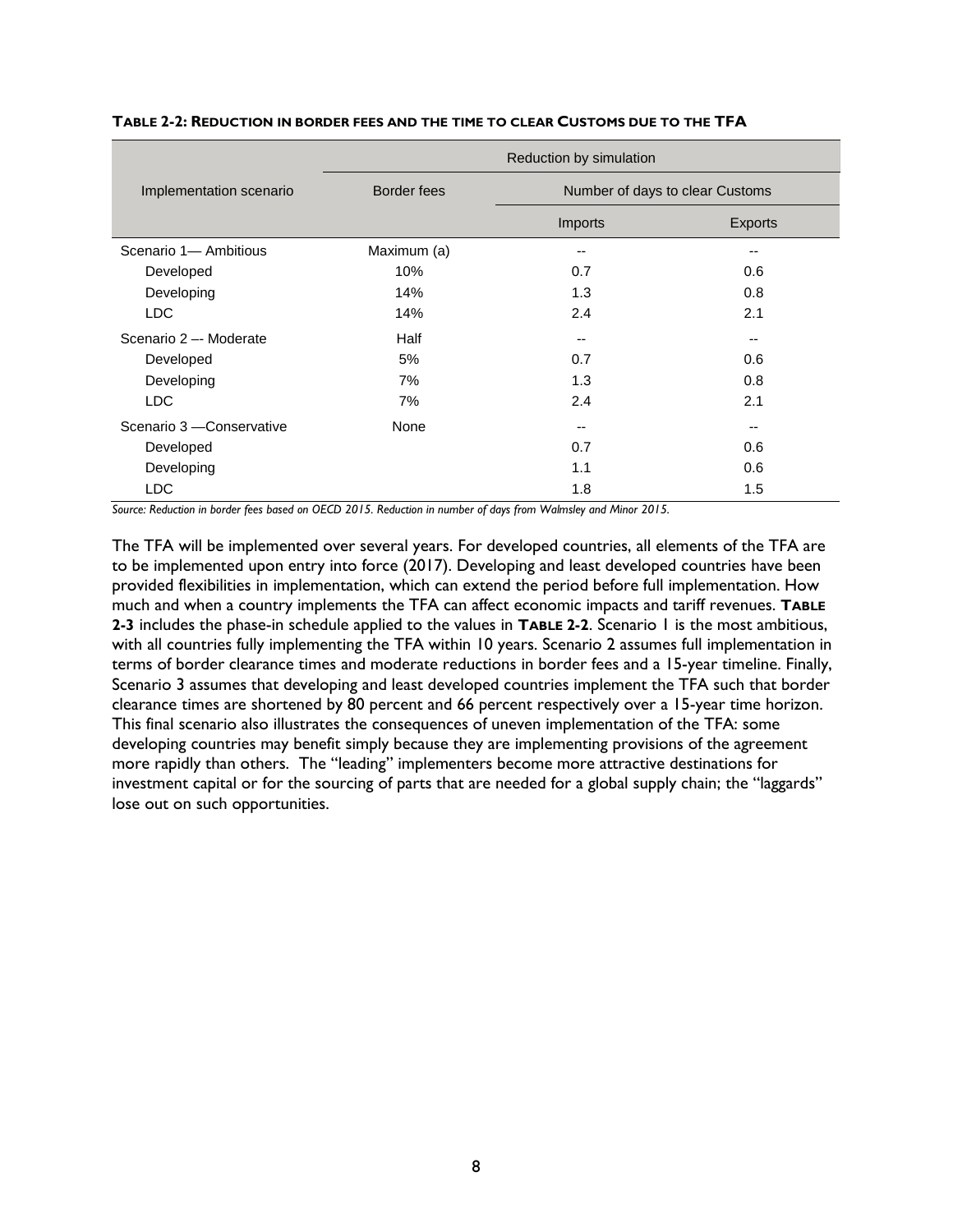#### <span id="page-16-1"></span>**TABLE 2-3: TFA PHASE-IN SCHEDULE**

 $\overline{a}$ 

|                           | Phase-in schedule    |                   |                    |                    |  |  |
|---------------------------|----------------------|-------------------|--------------------|--------------------|--|--|
| Implementation scenario   | <b>EIF</b><br>(2017) | 5 years<br>(2021) | 10 Years<br>(2026) | 15 Years<br>(2031) |  |  |
| Scenario 1 - Ambitious    |                      |                   |                    |                    |  |  |
| Developed                 | All                  | ---               | --                 | --                 |  |  |
| Developing                | 75%                  | All               |                    | --                 |  |  |
| <b>LDC</b>                | 50%                  | 75%               | All                | --                 |  |  |
| Scenario 2- Moderate      |                      |                   |                    |                    |  |  |
| Developed                 | All                  | --                | --                 | --                 |  |  |
| Developing                | 50%                  | 75%               | All                | --                 |  |  |
| <b>LDC</b>                | 25%                  | 50%               | 75%                | All                |  |  |
| Scenario 3 - Conservative |                      |                   |                    |                    |  |  |
| Developed                 | All                  | --                | --                 | --                 |  |  |
| Developing                | None                 | 25%               | 50%                | 80%                |  |  |
| <b>LDC</b>                | None                 | 16%               | 33%                | 66%                |  |  |

## <span id="page-16-0"></span>2.3. REGIONS AND INCOME GROUPS

The model employed for the estimates is a global model with 141 countries and regions and 141 sectors.<sup>[20](#page-16-2)</sup> Estimates for the reductions in Customs clearance times and border fees are assembled at that level. These estimates are then aggregated to regional and income groupings when solving the model. To highlight the potential impact TFA implementation could have on different regions and income groups, we aggregate the data according to the World Bank regional grouping.<sup>[21](#page-16-3)</sup> The categorization of developed and least developed countries is based on the United Nations classification employed by the WTO[.22](#page-16-4)

For exposition purposes, some results may be aggregated to the three income groups (developed, developing and least developed) where there is not a significant problem in generalization.

<span id="page-16-2"></span><sup>&</sup>lt;sup>20</sup> The GTAP Database includes 57 sectors. The IESC effectively expands the product definition to 141 sectors when intermediate, final and investment goods are accounted for.

<span id="page-16-3"></span><sup>&</sup>lt;sup>21</sup> [http://data.worldbank.org/country.](http://data.worldbank.org/country) Appendix I also provides a list of the developing and least developed economies arranged by aggregate regions.

<span id="page-16-4"></span><sup>&</sup>lt;sup>22</sup> [http://www.un.org/en/development/desa/policy/cdp/ldc\\_info.shtml.](http://www.un.org/en/development/desa/policy/cdp/ldc_info.shtml) The WTO allows countries to self-select their income grouping for trade agreement purposes. Developed and least developed countries have positively identified themselves. Developing countries are all other countries, regardless of their income level.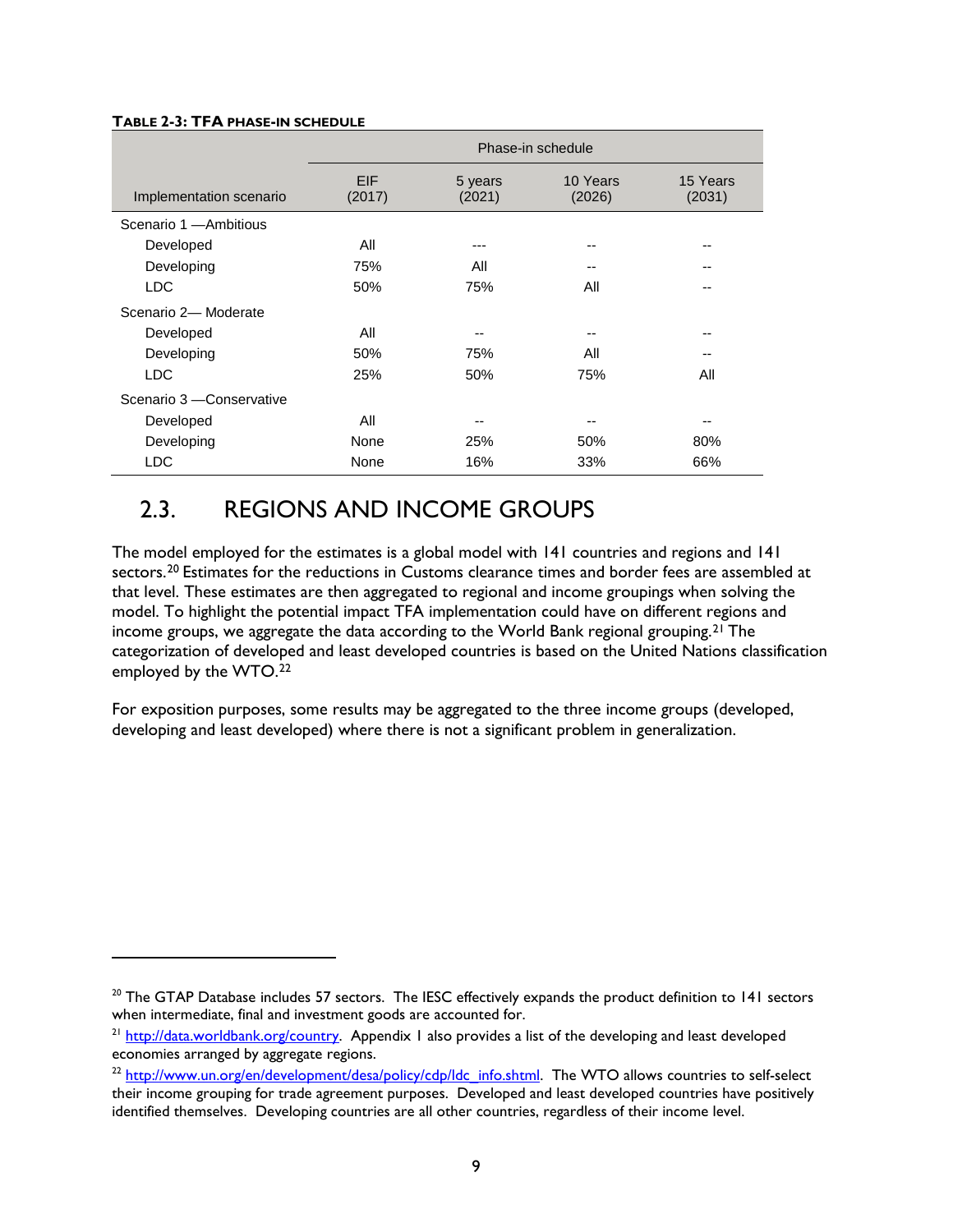# <span id="page-17-0"></span>3. Impacts of the TFA (through 2035)

In this section, results from the three TFA scenarios are presented; with an emphasis on the developing and least developed economy impacts. Two key areas of interest are highlighted. The first is that while many previous multilateral trade agreements have been able to raise trade and real gross domestic product (GDP), these agreements have also led to a significant reduction in tariff revenues that has left some developing and least developed country governments with diminished revenues to fund ongoing government operations and new infrastructure investments. The TFA departs from earlier multilateral trade agreements in that it focuses on best practices in Customs and border clearance procedures, rather than reducing tariff rates. The impact of this is that TFA implementation will likely cause tariff revenues to rise as overall trade volumes increase. The potential impact of the TFA on tariff revenues and border fee proceeds is therefore discussed first, followed by an analysis of the macroeconomic and trade impacts of TFA implementation that drive these changes in tariff revenues and border fee proceeds.

The second issue of interest is the consequences of delaying or only partially implementing the efficiencies in Customs and border clearance expected under the TFA. The extent to which improvements in Customs/border procedures under the TFA are implemented is dependent on each country's ability and political will to implement. The impact of delaying the TFA on tariff revenue, GDP, trade, and investment is therefore considered.

## <span id="page-17-1"></span>3.1. TARIFF REVENUES

 $\overline{a}$ 

TFA implementation is projected to increase annual global tariff revenues by US\$ 60 to US\$ 80 billion annually by 2035 (**[FIGURE 3-1](#page-18-0)**, constant 2011 dollars)[.23](#page-17-2) We provide a range because the extent of the gains in global tariff revenues will depend on the degree of and timeline for implementation of the TFA. With ambitious and full implementation of the TFA, by 2035 (Scenario 1), developing and least developed countries will assume 95 percent of the more than US\$ 80 billion annually in additional tariff revenues. When developing and least developed countries limit their implementation of the TFA (Scenario 3), overall tariff revenue growth drops by 25 percent, to just US\$ 60 billion annually, with developing and LDCs' share in the incremental tariff revenues reduced to 93 percent. Scenario 2, which is full implementation of the TFA but with delays and smaller border fee reductions, will eventually (by 2030) yield increases in annual tariff revenues similar to those in Scenario 1, but as one would intuitively expect, the gains will be less in 2020 and 2025 than in the first scenario, with faster implementation.

<span id="page-17-2"></span> $^{23}$  All dollar figures are in constant 2011 dollars, since the model does not include monetary instruments which would impact inflation.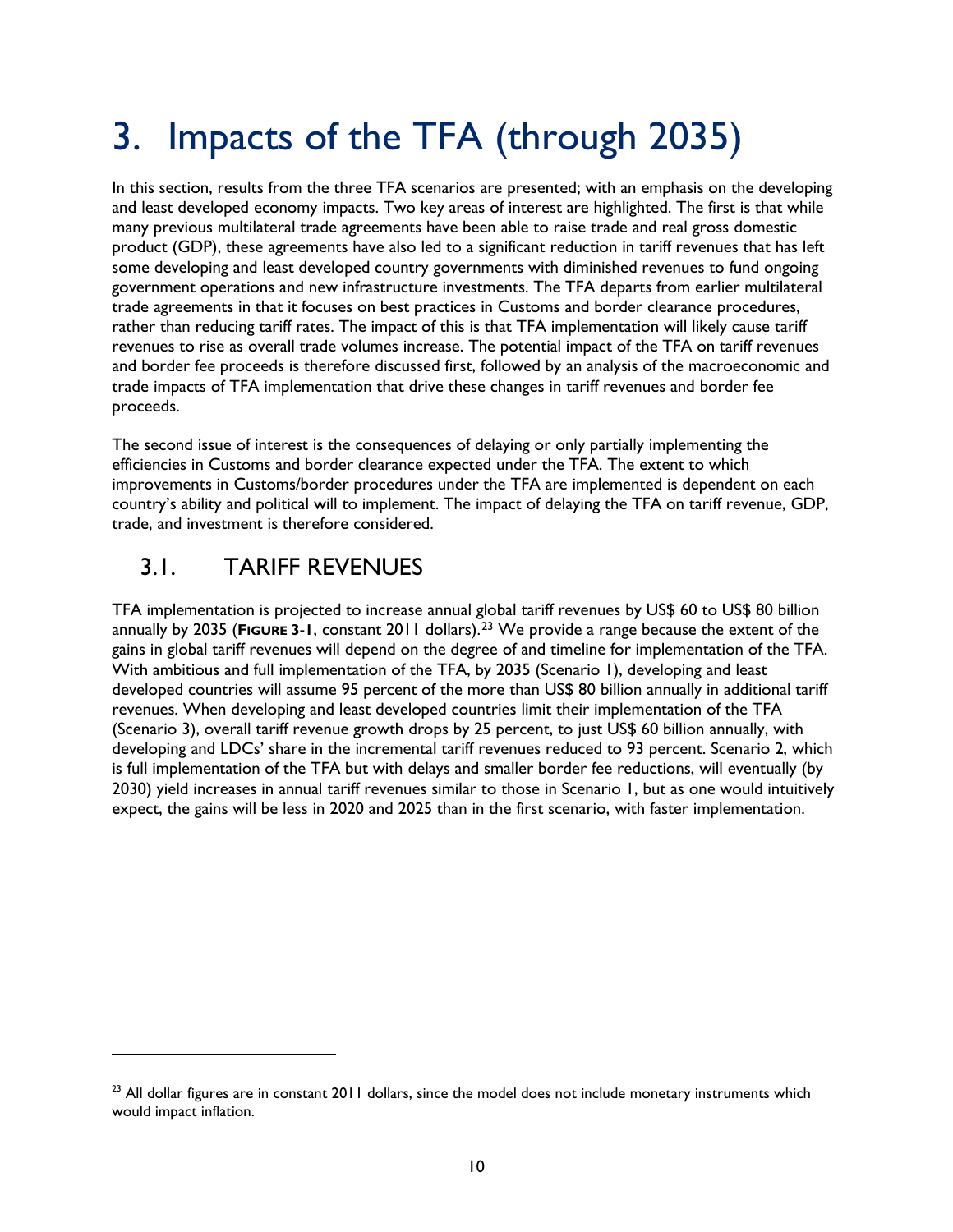

<span id="page-18-0"></span>**FIGURE 3-1: GLOBAL TARIFF REVENUE 2016-2035, SCENARIOS 1-3 (US\$ BILLIONS, DIFFERENCE FROM BASELINE)**

Tariff revenues rise in all regions under all three TFA scenarios (**[FIGURE 3-2](#page-19-0)**).[24](#page-18-1) Tariff revenues rise most in developing South Asia and developing sub-Saharan Africa, where annual tariff revenues of each region rise by US\$ 16 and US\$ 23 billion annually by 2035, respectively, in Scenario 1 (and also in Scenario 2, since the results are very similar). [25](#page-18-2) **[FIGURE 3-1](#page-18-0)** also illustrates that tariff revenues are lower in 2020 and 2025 when the implementation of the TFA is delayed, although tariff revenues are close to the same in the two scenarios by 2030 and thereafter, when initial delays in implementation are overtaken by the passage of time (**[FIGURE 3-2](#page-19-0)**).

Annual tariff revenue begins in the first year the TFA enters into force (2017) and continues through 2035 in all our modeling scenarios. Cumulative tariff revenues in Scenario 1 exceed US\$ 1 trillion over the period of analysis. Scenario 2 cumulative revenues are just under US\$ 1 trillion, due to longer implementation period—tariff revenues before 2030 are somewhat lower. Finally, in Scenario 3, with partial implementation of the TFA, cumulative tariff revenue is reduced to US\$ 551 billion or about half of Scenario 1.

 $\overline{a}$ 

*Source: Authors' calculations. Global estimates include all WTO Members, their territories, and protectorates. Acceding Members to the WTO are included and assumed to implement the TFA agreement.* 

<span id="page-18-1"></span> $24$  In fact, most sales and income tax revenues, not reported here, rise because of the TFA. In general, the higher the gains in GDP and trade from the TFA, the greater the rise in tariff revenues in both dollar terms and as a portion of GDP.

<span id="page-18-2"></span> $25$  In relative terms, these sums make up between 0.24 and 0.63 percent of 2035 GDP.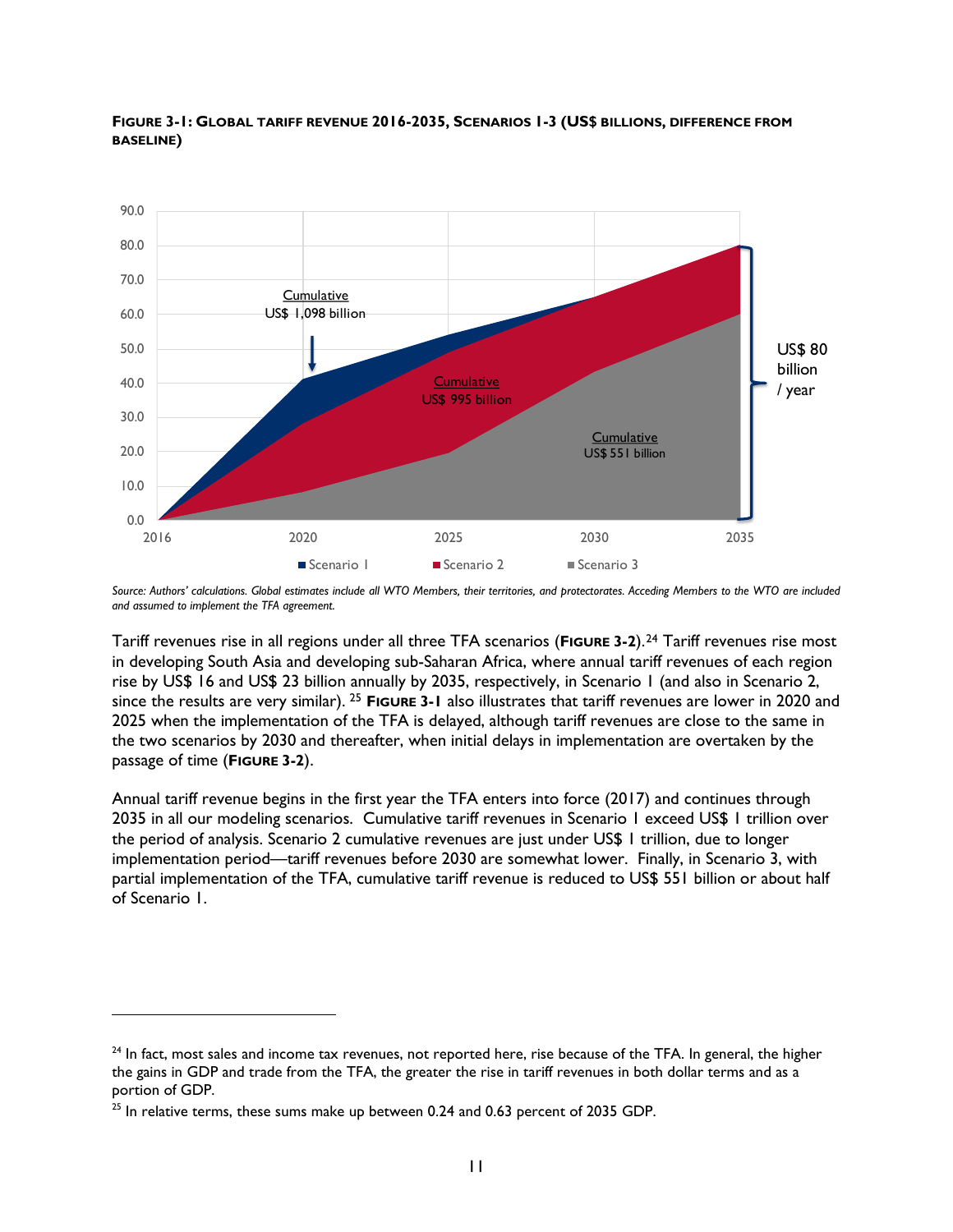<span id="page-19-0"></span>



*Source: Authors' calculations.*

 $\overline{a}$ 

Although the norm seems to be that delaying TFA implementation (Scenario 2) results in a lower increase in tariff revenues from TFA implementation than rapid implementation (Scenario 1), there are two exceptions to this: developing South Asia and developing sub-Saharan Africa. In these two cases, delayed implementation produces higher gains in tariff revenues than does the ambitious implementation (Scenario 1). These exceptions arise because sub-Saharan Africa and South Asia import *more* when TFA implementation is delayed (whereas most regions trade less when the TFA is delayed). Why is this different in SSA and South Asia? Our assumption is that LDCs and developing countries implement the TFA differentially. The non-LDC developing countries implement the TFA faster than the LDCs do. Accordingly, non-LDC developing countries can attract more investment because they are relatively more "efficient" in border clearance than LDC's; the benefits of receiving this investment earlier than the LDCs are even greater in Scenario 2, when the TFA and the resulting investment are delayed. Higher investment causes imports to rise.<sup>[26](#page-19-1)</sup> Thus, what appears to be an improvement in tariff revenue for South Asia and sub-Saharan Africa arising from their TFA implementation delay, is a far more complicated story that has much to do with what LDCs are doing – or not doing. In short, there are no benefits to a country delaying implementation of the TFA; there are only benefits that can be gained

<span id="page-19-1"></span><sup>&</sup>lt;sup>26</sup> Economists familiar with national income accounting will recognize this as the identity  $(X-M) = (S-I)$ , where S is domestic savings of government and private households; X and M are exports and imports and I is investment (domestic and foreign). Since savings only change as a proportion of income, and savings changes are small, the rise in investment causes a change in the trade balance, in this case, imports rise to maintain equilibrium with the rise in investment—all other factors held constant.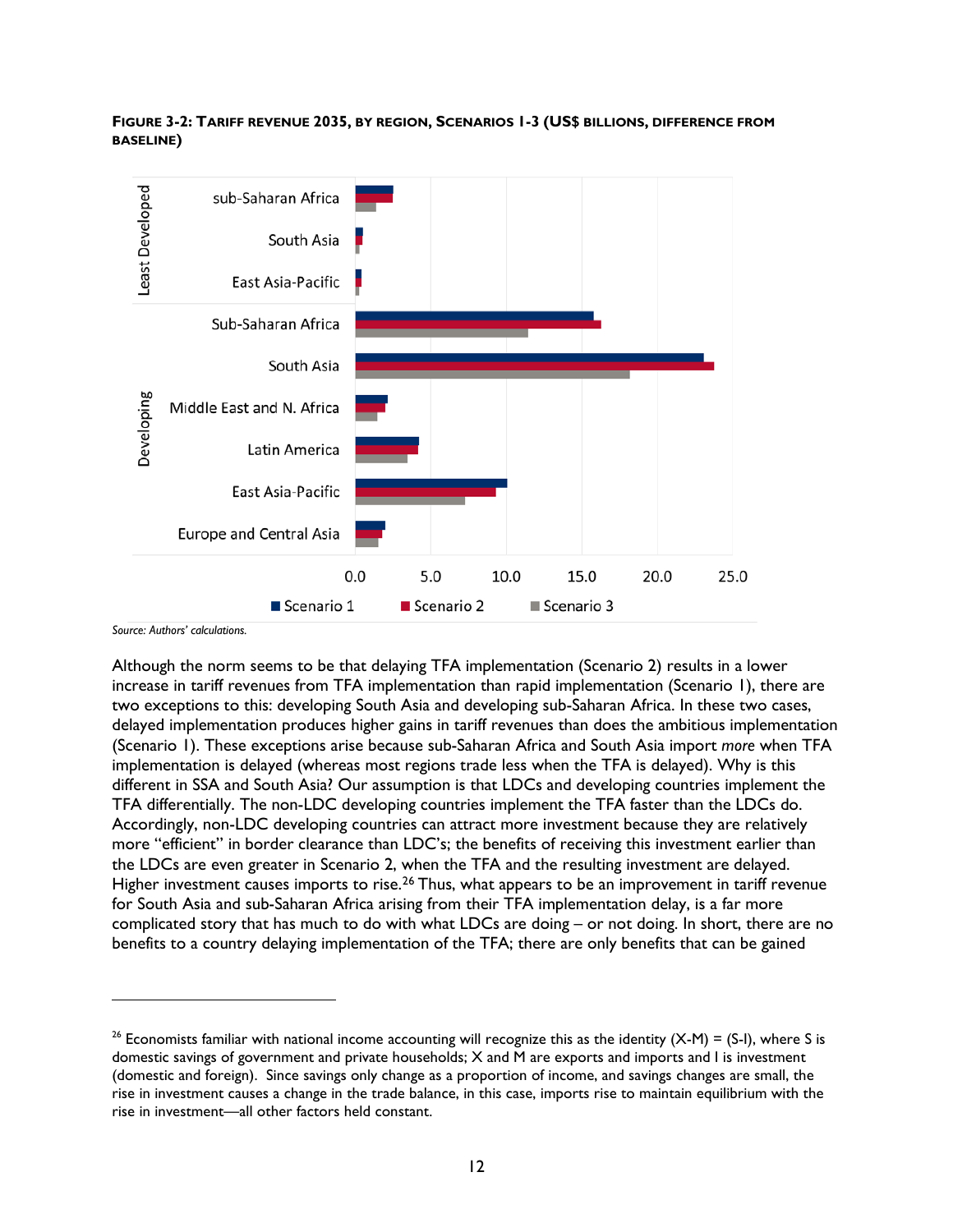when competitor countries delay TFA implementation. We explore the investment issue further later in this chapter.

Even with the small improvement in tariff revenues in 2035 for the two regions under Scenario 2, [Figure](#page-20-0)  [3-3](#page-20-0) shows, using two illustrative regions, that tariff revenues prior to 2025 are significantly lower in Scenario 2 than in Scenario 1; this is the case for all regions. Since "time is money", from a welfare point of view, it is better to have those gains sooner than later; a matter that is confirmed when tax revenues are discounted to account for the time value of money using even low discount rates ([Box 2](#page-20-1)).

<span id="page-20-0"></span>**FIGURE 3-3: TARIFF REVENUE 2016-2035, SELECTED DEVELOPING COUNTRIES, SCENARIOS 1-3 (ANNUAL PERCENT DIFFERENCE FROM BASELINE)**



*Source: Authors' calculations.*

Returning to a discussion of global, rather than regional, scenarios, we now examine Scenario 3, conservative implementation of the TFA. As **[FIGURE](#page-18-0)  [3-1](#page-18-0)** showed, the annual gains in tariff revenues are less than in Scenarios 1 and 2. This is true for all periods studied; the gap remains substantial in 2035, the latest year projected. The lower tariff revenues in Scenario 3 result from the partial implementation of the TFA—highlighting the benefits of full implementation discussed earlier. For instance, the share of tariff revenue in GDP of developing sub-Saharan Africa is substantially less in Scenario 3 (conservative implementation) than it is in Scenario 1 (ambitious implementation), 0.47 percent as compared to 0.63 percent.

Appendix Table A1 includes tariff revenues as a share of GDP for over 100 developing and least developed countries. The table includes the initial share in 2011 based on IMF or GTAP data, as well as the cumulative change in tariff revenue in 2035 as a share of GDP under the three scenarios.

#### **BOX 2 –DISCOUNTING CASH FLOWS**

<span id="page-20-1"></span>A dollar received today is nearly universally considered more valuable than if that dollar is received in several years. For this reason, economists and project financial experts apply social discount rates to account for projects which deliver returns sooner rather than later. This report presents undiscounted future values, only because there are a wide variety of social discounting estimates that could be applied.

As an example of the power of discounting future cash flows, referring t[o Figure 3-3](#page-20-0) for sub- Saharan Africa, comparing the difference in cumulative tariff revenue benefits received through 2035, undiscounted cash flow suggests that Scenario 3 is 27 percent less than Scenario 1. If a discount rate of five percent is applied to the cash flow, the difference between scenarios increase to 42 percent, since Scenario 3 cash flows are received later than in Scenario 1. This provides further incentive for countries to implement the TFA as rapidly as possible to obtain maximum benefits.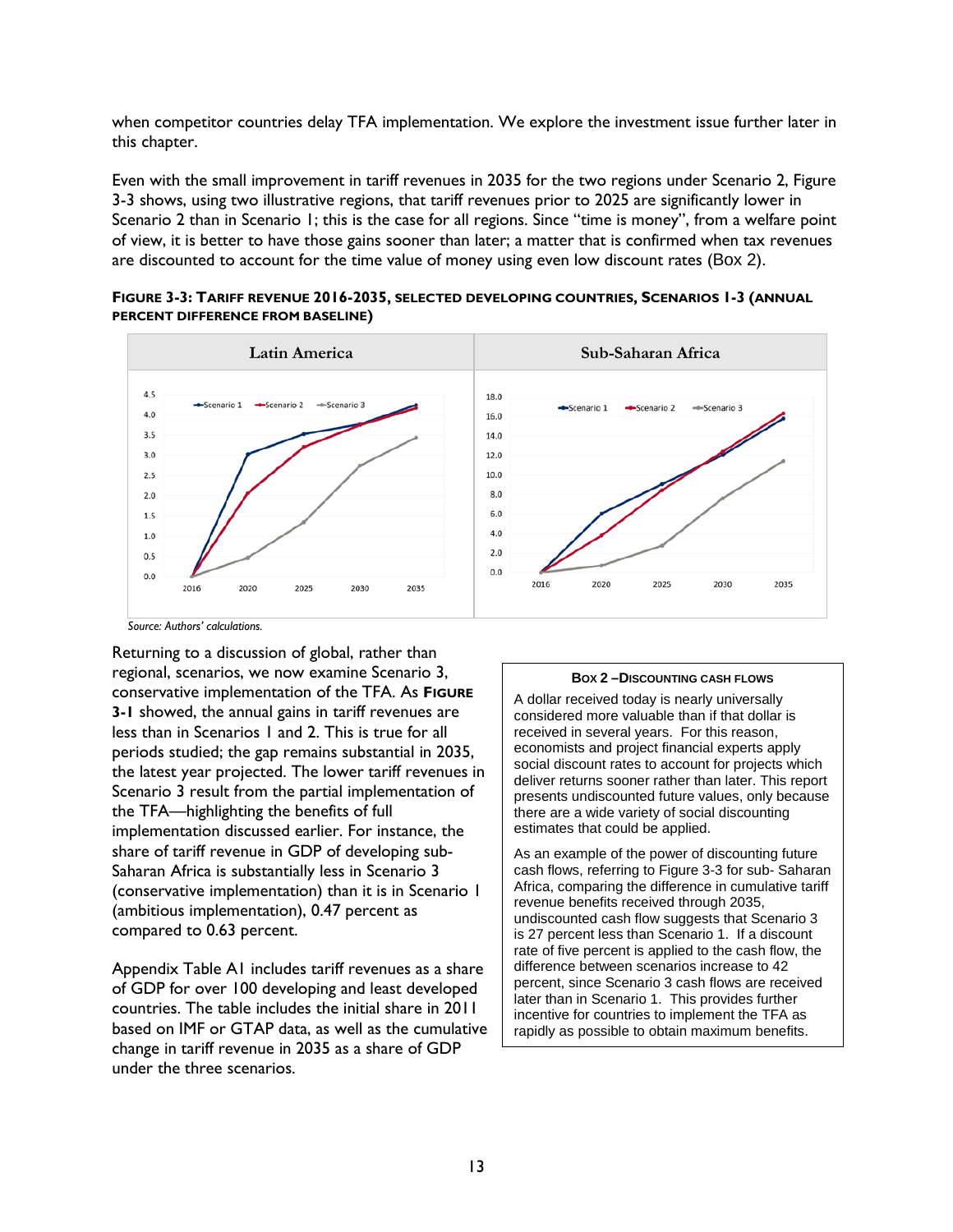## <span id="page-21-0"></span>3.2. BORDER FEE PROCEEDS

As mentioned above, border fees include Customs charges, as well as other costs required for Customs compliance. Border fees are imposed on goods as they are both imported and exported, at the average initial rates shown in **[TABLE 2-1](#page-14-0)**. Scenarios 1 is the most ambitious, where border fees are assumed to fall by between 10 and 14 percent. In Scenario 2, border fees fall by half the amount stipulated in Scenario 1. In Scenario 3, border fee rates do not change in any of the regional groups.

<span id="page-21-1"></span>



*Source: Authors' calculations.*

 $\overline{a}$ 

Border fee "rates" fall under Scenarios 1 and 2, therefore, the dollar value of border fee proceeds also falls, as depicted in **[FIGURE 3-4](#page-21-1)**. In Scenario 1, where border fees are assumed to be reduced by the largest amount, border fee proceeds are *reduced* by US\$ 33.2 billion annually.

A decline in border fee proceeds is not inevitable. We project that sub-Saharan Africa will post an increase in border fee proceeds despite the decline in the average border fees per shipment.[27](#page-21-2) **[TABLE](#page-22-0)  [3-1](#page-22-0)** illustrates how this result arises: changes in border fee proceeds are divided into the part due to the decline in the border fee rates and the part resulting from the change in trade volume. In developing sub-Saharan Africa, border fee proceeds rise even if border fee rates decline; this is because of increases in trade volumes and values; a lower rate applied on a higher value can yield a higher outcome. In

<span id="page-21-2"></span><sup>&</sup>lt;sup>27</sup> We note that GATT Article VIII limits customs fees to the cost of services. Customs fees are not a GATTconsistent means of collecting general tax revenue. The TFA maintains this requirement.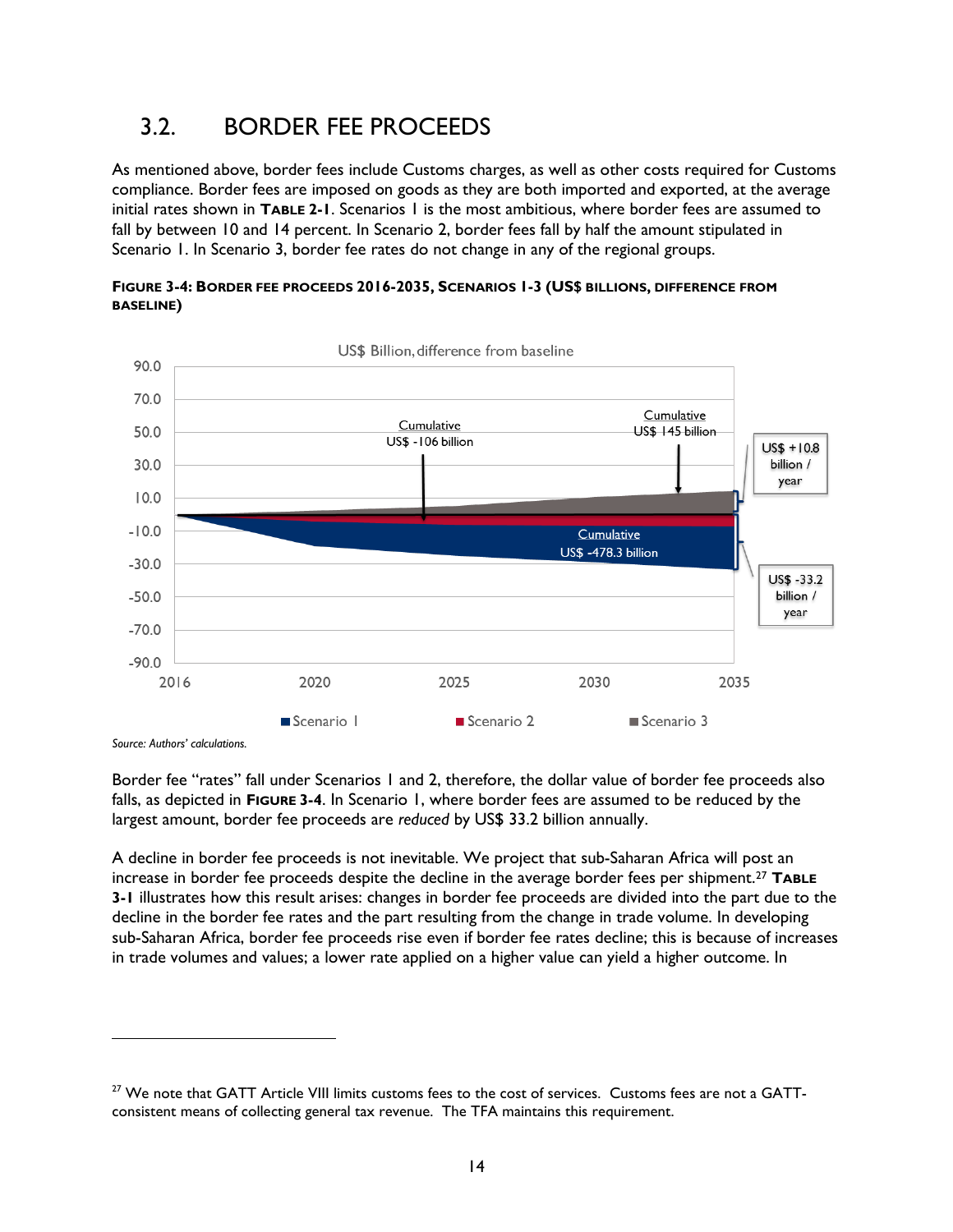Scenario 2, several regions experience a rise in border fee proceeds, as average border fee "rates" are only half of what they are under Scenario 1, but trade is greater.

Finally, in Scenario 3, all regions experience a rise in border fee proceeds since the average border fee remains unchanged and increased trade therefore results in higher proceeds from border fees.

|                              |                    | <b>Scenario 1</b>  | <b>Scenario 2</b>  |                    | <b>Scenario 3</b>  |                    |
|------------------------------|--------------------|--------------------|--------------------|--------------------|--------------------|--------------------|
|                              | Increased<br>trade | Border fee<br>rate | Increased<br>trade | Border fee<br>rate | Increased<br>trade | Border fee<br>rate |
| Developed                    | 2,239              | $-6,540$           | 2,228              | $-3,276$           | 2,152              | 0                  |
|                              |                    | D<br>E             | <b>VELOPING</b>    |                    |                    |                    |
| Europe and<br>Central Asia   | 1,242              | $-4,632$           | 1,254              | $-2,343$           | 995                | 0                  |
| East Asia-Pacific            | 2,890              | $-21,092$          | 2,570              | $-10,482$          | 1,960              | 0                  |
| Latin America                | 1,970              | $-6,275$           | 1,930              | $-3,131$           | 1,485              | 0                  |
| Middle East and<br>N. Africa | 984                | $-5,075$           | 969                | $-2,536$           | 750                | 0                  |
| South Asia                   | 4,287              | $-4,648$           | 4,599              | $-2,344$           | 3,563              | 0                  |
| Sub-Saharan<br>Africa        | 4,176              | $-1,975$           | 4,453              | $-995$             | 3,174              | $\mathbf 0$        |
|                              | DEVELOPED<br>LEAST |                    |                    |                    |                    |                    |
| East Asia-Pacific            | 51                 | $-150$             | 51                 | $-75$              | 28                 | $\Omega$           |
| South Asia                   | 98                 | $-467$             | 90                 | $-234$             | 51                 | 0                  |
| Sub-Saharan<br>Africa        | 679                | $-969$             | 680                | $-484$             | 329                | 0                  |

#### <span id="page-22-0"></span>**TABLE 3-1: BORDER FEE PROCEEDS CHANGES RESULTING FROM INCREASED TRADE AND DECREASED BORDER FEE RATES IN 2035 (US\$ MILLIONS, DIFFERENCE FROM BASELINE)**

*Source: Authors' calculations.*

#### **BOX 3 –CASE STUDIES IN ASIA AND AFRICA**

While averages can help with understanding general patterns, case studies illustrate where countries deviate from averages. The ImpactECON Global Supply Chain model and database recognize the specific effects of trade and production and integration into global supply chains for each country in the baseline.

**Vietnam**: Approximately two-thirds of Vietnam's exports and imports are manufactures. These manufactures are projected to gain from improved Customs clearance times. Per the Doing Business Data for 2011, it took four days to clear Customs in Vietnam for imports and exports. Border fees are estimated at approximately 0.4 percent for imports and exports. Thus, Vietnam's annual border fee proceeds are projected to decline by as much as US\$130 million annually by 2035 under Scenario 1 and its annual tariff revenues are projected to grow by US\$ 1.7 billion annually by 2035.

**Tanzania:** Primary agriculture and services make up over 40 percent of Tanzania's exports and imports, sectors that do not benefit significantly from the TFA. Tanzania requires five days to import and four days to export through Customs. Border fees are estimated at 1.9 percent for imports and 1.5 percent for exports. Tanzania's annual border fee proceeds are projected to decline by as much as US\$ 153 million annually by 2035—more than in Vietnam, a country five times its size in GDP. Tanzania starts from a higher level of border fees. The country's annual tariff revenues are projected to grow by US\$ 218 million under Scenario 1.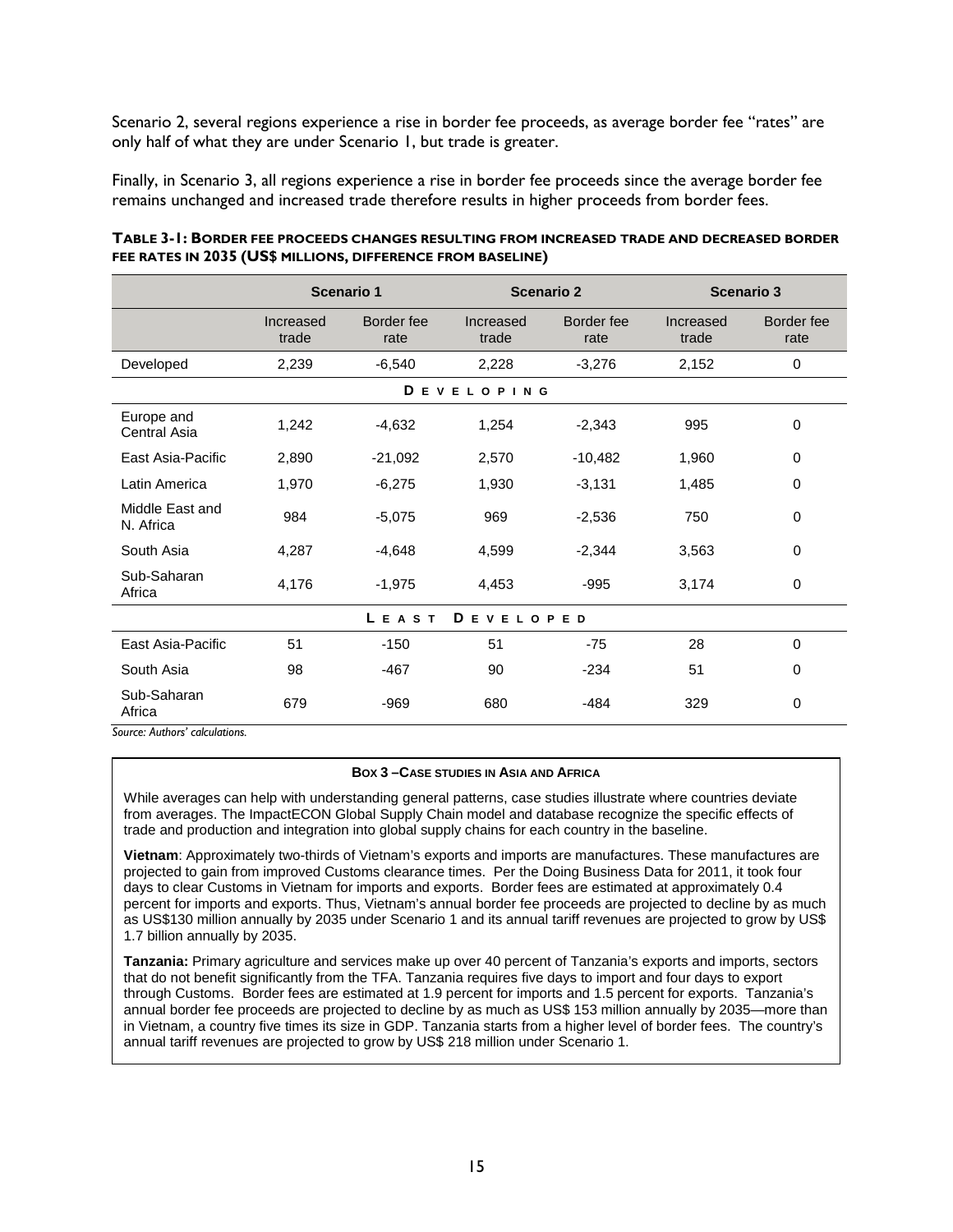## <span id="page-23-0"></span>3.3. GROWTH AND TRADE

In the previous section, it was found that TFA implementation is expected to increase tariff revenues. It was concluded that the rise in tariff revenues was a result of a rise in trade volumes. In this section, we turn to the increase in trade and examine the impact of the TFA on trade, real GDP, and investment. The impact of the TFA on global supply chain integration is also presented since it is an element for the sustainability of future trade-led growth.

## *3.3.1. TRADE*

<span id="page-23-1"></span>Developing countries experience rapid trade growth through 2020 in Scenarios 1 and 2 (**[FIGURE 3-6](#page-23-2)**), where the times to clear customs are assumed to adjust by the same total amounts (**[TABLE 2-2](#page-15-0)**), although border fee rates are reduced by different total amounts. In the case of Scenario 1, developing country exports are projected to be three percent higher, annually, by 2020, than they would be in the absence of TFA implementation. When the implementation of the TFA is delayed, as in Scenario 2, developing countries achieve two-thirds of the growth in trade compared to Scenario 1 (two percent) by 2020. By 2035, both Scenario 1 and 2 result in trade that is approximately three percent greater than it would have been in the absence of TFA. Scenario 3, conservative implementation of the TFA, results in much lower growth in trade over the 2016-2025 period, about one-third of Scenario 1 growth by 2035.



<span id="page-23-2"></span>**FIGURE 3-5: EXPORT GROWTH 2016-2035, SCENARIOS 1-3 (PERCENT CHANGE FROM BASELINE)**

*Source: Authors' calculations.*

Among developing countries, sub-Saharan Africa and South Asia are projected to increase their exports by more than double the average for all developing countries. Sub-Saharan Africa has the greatest growth rate in trade, by 2035 reaching trade growth of between 13.6 and 23.6 percent under any of the TFA implementation scenarios as compared to the baseline. This growth is due in part to sub-Saharan Africa's substantial Customs delays, and those of their trading partners; these delays lead to relatively large gains from reducing the time to clear Customs in the sub-Saharan Africa region. LDC exports also grow substantially as a result of significant decreases in Customs delays that, to varying degrees, all TFA implementation scenarios would yield.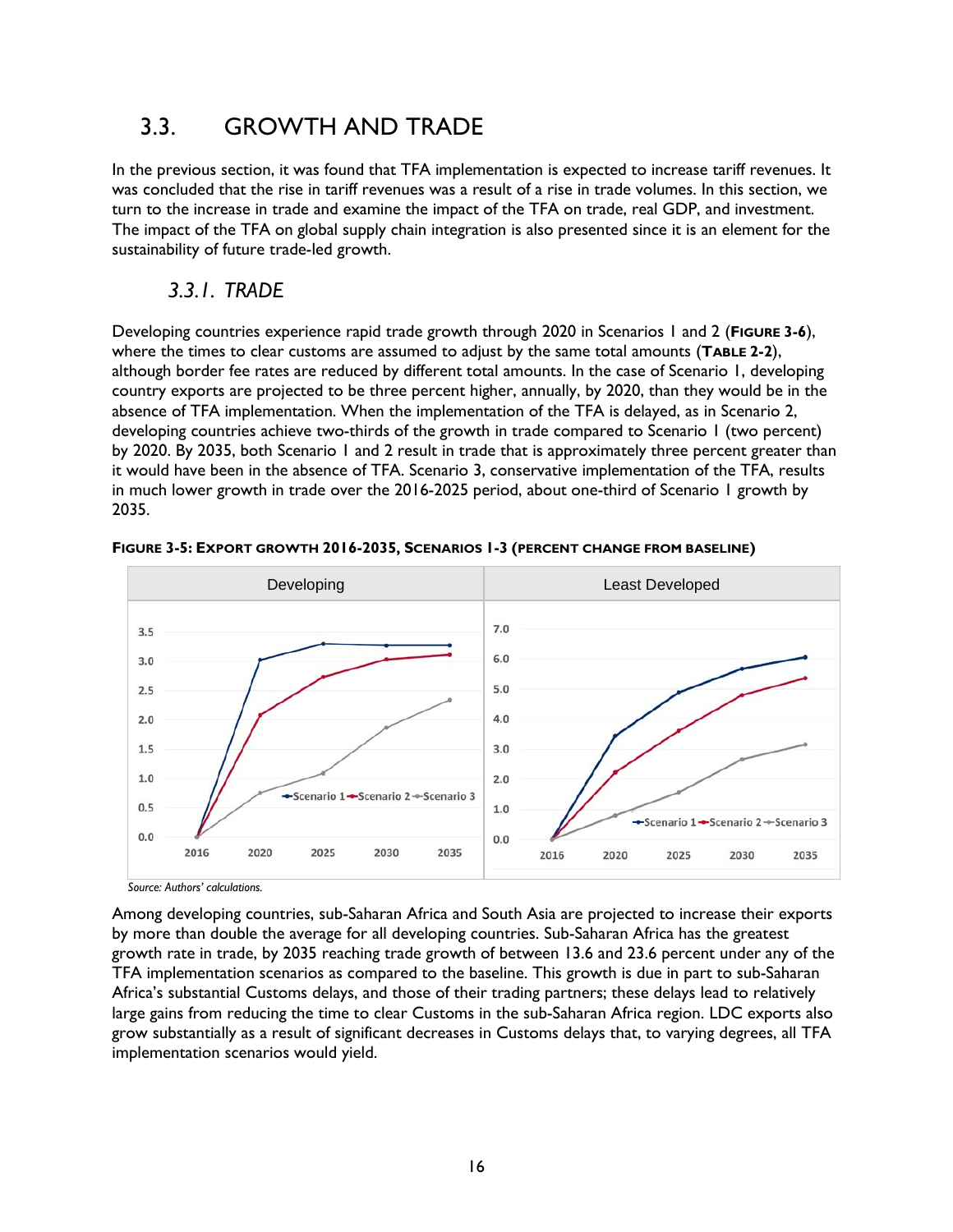|                              | Scenario 1 | Scenario 2 | Scenario 3 |
|------------------------------|------------|------------|------------|
| Developed                    | 2.3        | 2.2        | 2.2        |
| Developing                   | 3.3        | 3.2        | 2.3        |
| Europe and Central Asia      | 1.8        | 1.7        | 1.3        |
| East Asia-Pacific            | 1.6        | 1.4        | 1.1        |
| Latin America                | 4.9        | 4.5        | 3.0        |
| Middle East and North Africa | 1.7        | 1.6        | 1.2        |
| South Asia                   | 7.2        | 7.7        | 6.0        |
| Sub-Saharan Africa           | 23.9       | 22.9       | 13.6       |
| Least Developed              | 4.7        | 4.1        | 2.1        |
| East Asia-Pacific            | 3.5        | 3.2        | 1.8        |
| South Asia                   | 2.1        | 1.8        | 1.0        |
| Sub-Saharan Africa           | 7.3        | 6.2        | 3.0        |

### **TABLE 3-3: EXPORT GROWTH 2035, SCENARIOS 1-3 (PERCENT CHANGE FROM BASELINE)**

*Source: Authors' calculations.*

## <span id="page-24-0"></span>*3.3.2. GDP AND INVESTMENT*

Increased trade generally leads to more efficient allocation of resources resulting in GDP growth. While trade can be an engine for growth, it occurs in combination with other factors, most notably, investment. In this section, GDP growth and changes in investment as influenced by the TFA are considered.

As with the projected growth in trade, the TFA increases GDP in the developing and least developed income groups in all three scenarios as compared to the non-TFA baseline (**[FIGURE 3-7](#page-24-1)**). Developing countries' GDP growth increases at an accelerating rate, with the differential reaching nearly three tenths of one percent by 2035 under Scenarios 1 and 2. LDCs' GDP growth attributable to the TFA is higher than for non-LDC developing countries, also accelerating over the period, reaching 1.4 percent above baseline GDP growth by 2035 in Scenario 1, with slightly smaller gains under the other scenarios.



<span id="page-24-1"></span>**FIGURE 3-6: REAL GDP GROWTH 2016-2035, SCENARIOS 1-3 (PERCENT CHANGE FROM BASELINE)**

*Source: Authors' calculations.*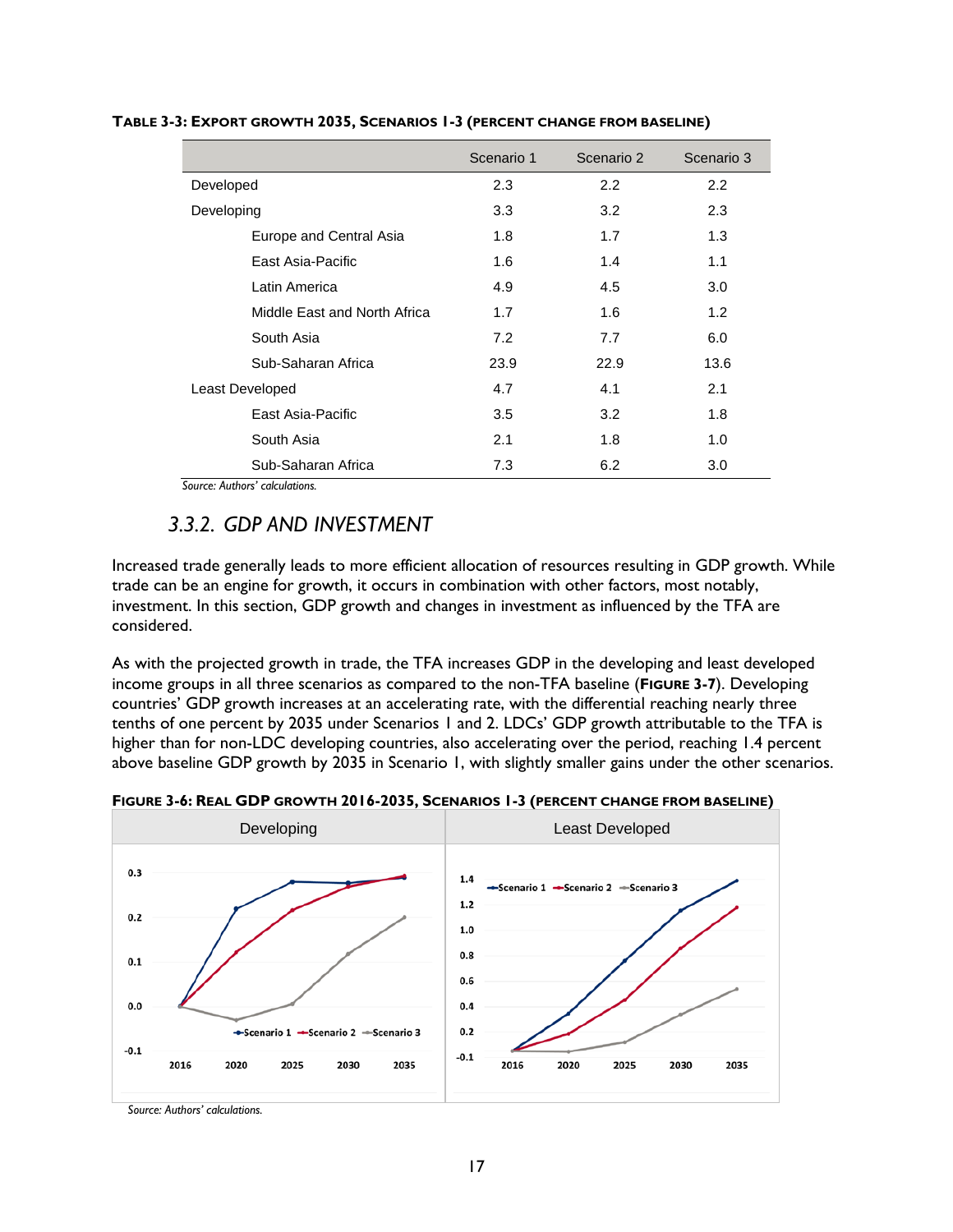Scenario 3 GDP growth is significantly lower for both developing and least developed countries than is the case under Scenarios 1 and 2. For developing countries, with the delayed and partial implementation of the TFA assumed in this scenario, GDP declines slightly in 2020 before returning to growth. By 2035, under Scenario 3, developing country GDP growth is only two thirds of what it is under the other scenarios; for LDCs, the gap is even greater: Scenario 3 results in 2035 GDP growth rates of just 40 percent what they would be under the other scenarios. Delaying and only partially implementing the TFA appears to have a greater impact on GDP growth than on export growth, when figures 3-6 and 3-7 are compared. The reason for this somewhat surprising result is the relationship between trade and investment, explored further below. Countries and regions that both increase trade and attract investment are well placed to gain the most from the TFA.

**[TABLE 3-3](#page-25-0)** shows a relatively wide range of annual GDP growth by 2035 (as compared to what it would have been without TFA implementation) across regions. While developing sub-Saharan Africa does well, with GDP growth nearly five percent greater in Scenario 1 than baseline growth, developing East Asia-Pacific and Middle East-North Africa regions are projected to incur little or slightly negative growth attributable to the global implementation of the TFA. East Asia has efficient Customs procedures and low time delays relative to other regions, and so the benefits they receive from Customs reforms are modest; other regions have more catching up to do. In the Middle East-North Africa, a high proportion of exports are of coal, oil and gas (70 percent of total exports), which do not benefit from rapid Customs clearance procedures since they are transported by pipelines and bulk carriers in contrast to containerized cargo, which is subject to storage, inspection and classification.[28](#page-25-1) These regions have overall lower gains in Customs clearance times.

|                              | Scenario 1 | Scenario 2 | Scenario 3 |
|------------------------------|------------|------------|------------|
| Developed                    | 0.05       | 0.05       | 0.07       |
| Developing                   | 0.29       | 0.29       | 0.20       |
| Europe and Central Asia      | 0.20       | 0.20       | 0.12       |
| East Asia-Pacific            | $-0.11$    | $-0.16$    | $-0.15$    |
| Latin America                | 0.31       | 0.30       | 0.19       |
| Middle East and North Africa | $-0.32$    | $-0.32$    | $-0.24$    |
| South Asia                   | 1.05       | 1.32       | 1.27       |
| Sub-Saharan Africa           | 4.97       | 4.73       | 2.50       |
| Least Developed              | 1.34       | 1.13       | 0.49       |
| East Asia-Pacific            | 0.47       | 0.45       | 0.24       |
| South Asia                   | 0.41       | 0.34       | 0.18       |
| Sub-Saharan Africa           | 2.50       | 2.08       | 0.85       |

#### <span id="page-25-0"></span>**TABLE 3-2: REAL GDP GROWTH 2035, BY REGION, SCENARIOS 1-3 (PERCENT CHANGE FROM BASELINE)**

*Source: Authors' calculations.*

 $\overline{a}$ 

<span id="page-25-1"></span><sup>&</sup>lt;sup>28</sup> Research on the TFA's effects on customs clearance have focused on containerized, ro-ro and break bulk cargo. Estimates, therefore, are not provided of the TFA's potential to impact the time to clear pipeline and bulk cargo shipments, which often require unique terminals and storage facilities.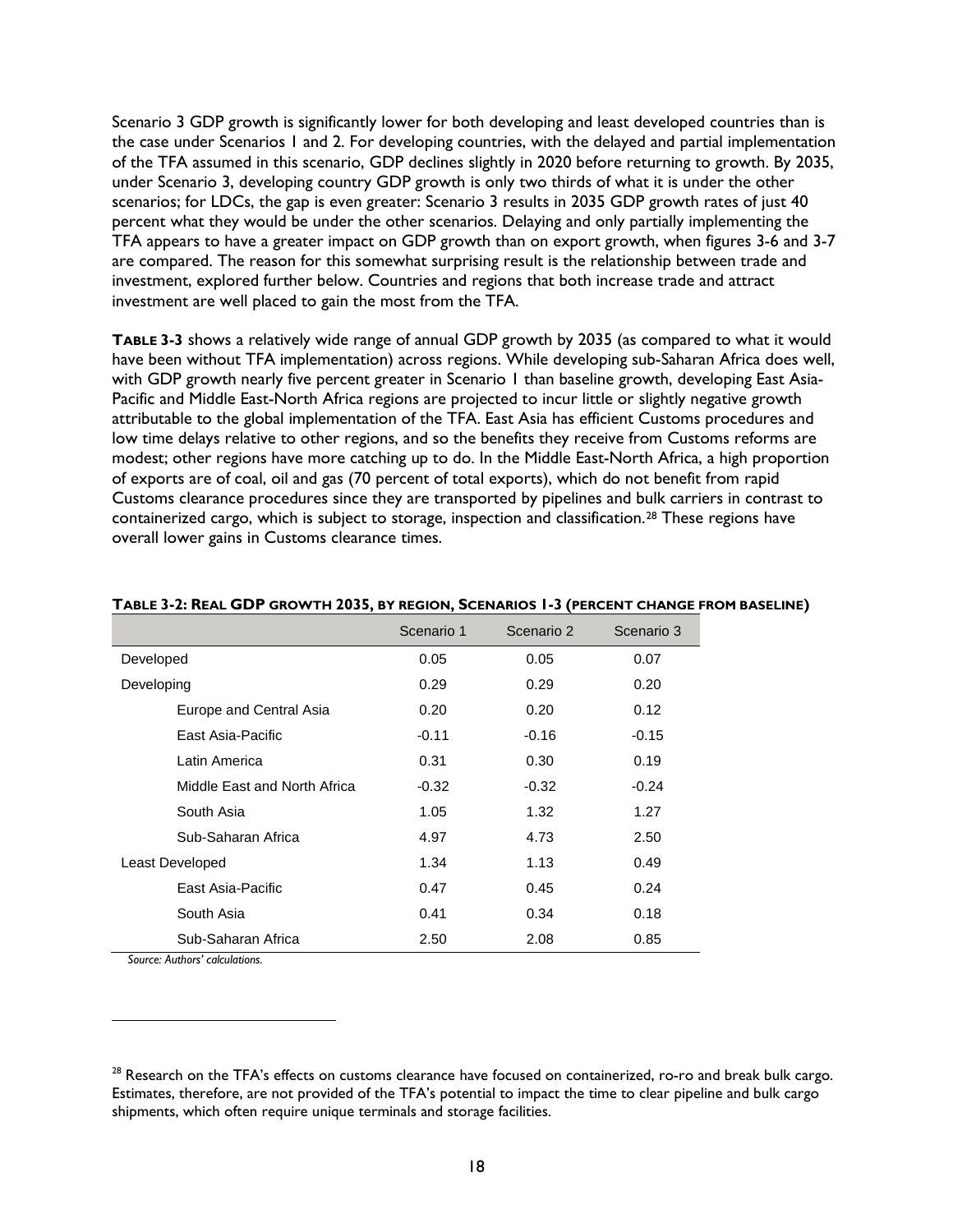**[TABLE 3-4](#page-26-1)** shows the projected change in investment due to the TFA. As mentioned, investment is projected to modestly shift from regions that already have efficient Customs (East Asia and the Middle East) to regions that can make the biggest reforms and reductions in Customs clearance times. Sub-Saharan Africa realizes significant gains in investment due to the TFA, all other things held constant. These investment gains augment capital stocks and improve future growth. The longer a country delays implementing the TFA, the less global investment they receive and the more investment increases in countries that have relatively shorter Customs delays.

|                              | Scenario 1 | Scenario 2 | Scenario 3 |
|------------------------------|------------|------------|------------|
| Developed                    | 0.03       | 0.03       | $-0.04$    |
| Developing                   | 0.30       | 0.27       | 0.27       |
| Europe and Central Asia      | 0.20       | 0.02       | $-0.01$    |
| East Asia-Pacific            | $-0.53$    | $-0.72$    | $-0.67$    |
| Latin America and Caribbean  | 0.17       | 0.26       | 0.52       |
| Middle East and North Africa | $-0.68$    | $-0.75$    | $-0.65$    |
| South Asia                   | 0.30       | 1.04       | 2.41       |
| Sub-Saharan Africa           | 18.03      | 18.42      | 11.98      |
| Least Developed              | 3.70       | 3.66       | 1.76       |
| East Asia-Pacific            | 1.03       | 1.31       | 0.81       |
| South Asia                   | 1.57       | 1.51       | 0.90       |
| Sub-Saharan Africa           | 6.74       | 6.50       | 2.89       |

#### <span id="page-26-1"></span>**TABLE 3-3: INVESTMENT GROWTH 2035, BY REGION, SCENARIOS 1-3 (PERCENT CHANGE FROM BASELINE)**

*Source: Authors' calculations.*

The importance of investment in achieving the TFA's long-term growth benefits highlights the need for developing and least developed economies to be open to foreign investment. Foreign investment is likely to be an important factor in ensuring enhanced trade and improving their producers' and workers' participation in global supply chains.

## <span id="page-26-0"></span>*3.3.3. GLOBAL SUPPLY CHAIN INTEGRATION*

<span id="page-26-2"></span>**[FIGURE 3-8](#page-26-2)** illustrates the changes in bilateral trade flows by type of good (final and business intermediates) due to the TFA. The growth in business intermediate trade is evident, underscoring the importance of efficient supply chains to international trade and the underpinning of economic growth. Trade in intermediates grows the most between developing countries, increasing by nearly US\$140 billion annually above baseline by 2035. This is followed by developed country exports of business intermediates to developing countries of approximately US\$ 120 billion annually by 2035. The least developed countries also see their imports of business intermediates increase, but the amounts reflect the initially low values traded in these products by LDCs.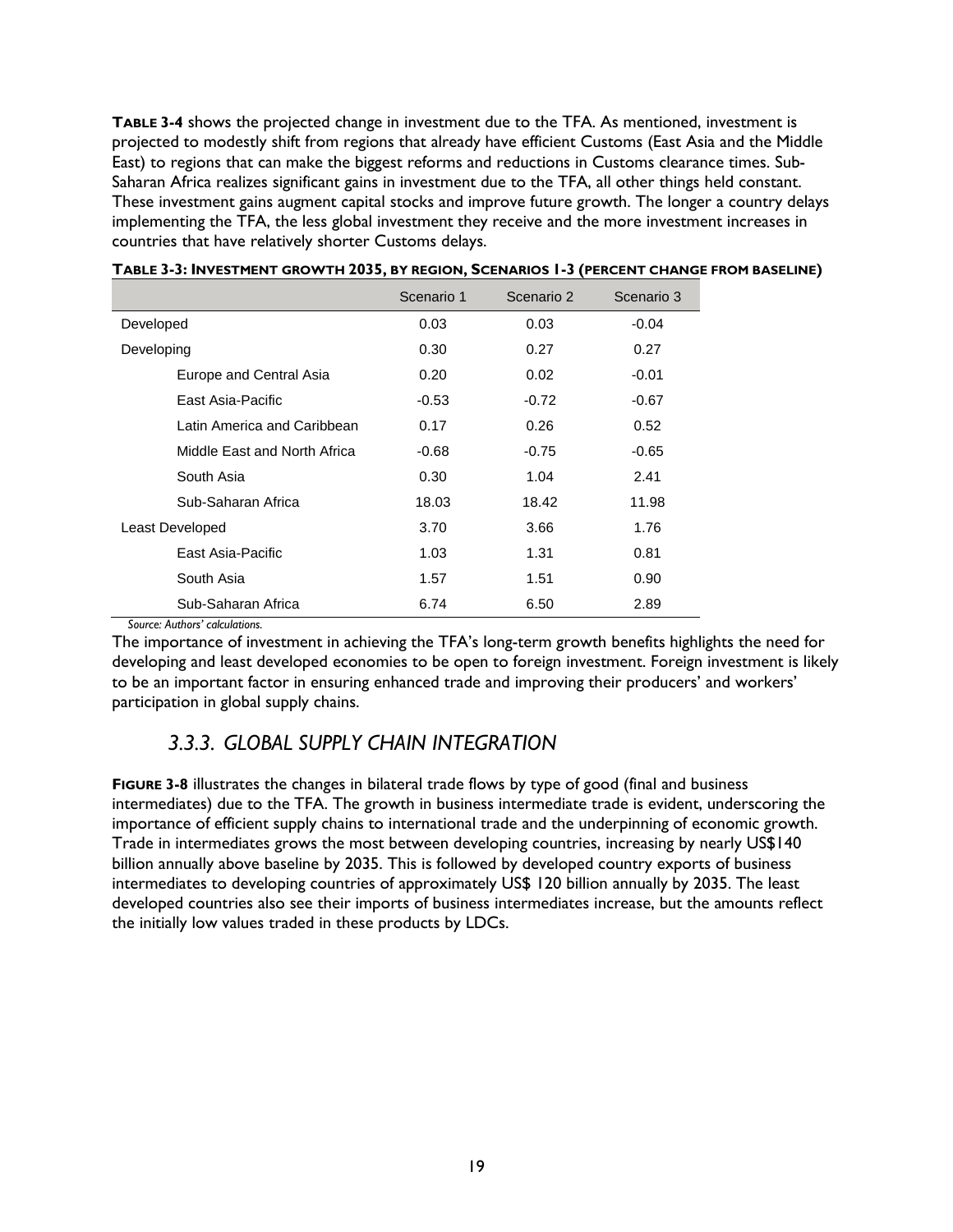### **FIGURE 3-7: TRADE IN BUSINESS INTERMEDIATES AND FINAL GOODS 2035, SCENARIO 1 (US\$ BILLIONS, DIFFERENCE FROM BASELINE)**



US\$ Billions, difference from baseline

#### *Source: Authors' calculations*

Perhaps one of the more revealing aspects of global supply chains in **[FIGURE 3-8](#page-26-2)** is the low value of exports from LDCs. Least developed countries have a relatively low share of global trade in the initial database of global trade and it is challenging for these countries to grow significantly from those low values. In fact, when the values in **[FIGURE 3-8](#page-26-2)** are calculated in percent changes, the least developed countries experience the greatest growth in all types of trade, including business intermediates, underscoring the importance of the TFA. However, LDCs initially face greater challenges in their own business enabling environments, stability, investment attractiveness, and familiarity with target export markets. These may need to be addressed in broader economic growth/export promotion support initiatives that are beyond the scope of this paper. Suffice it to say that the TFA alone is not likely to lift these countries to the level of other developing countries in terms of GDP or export growth or supply chain integration.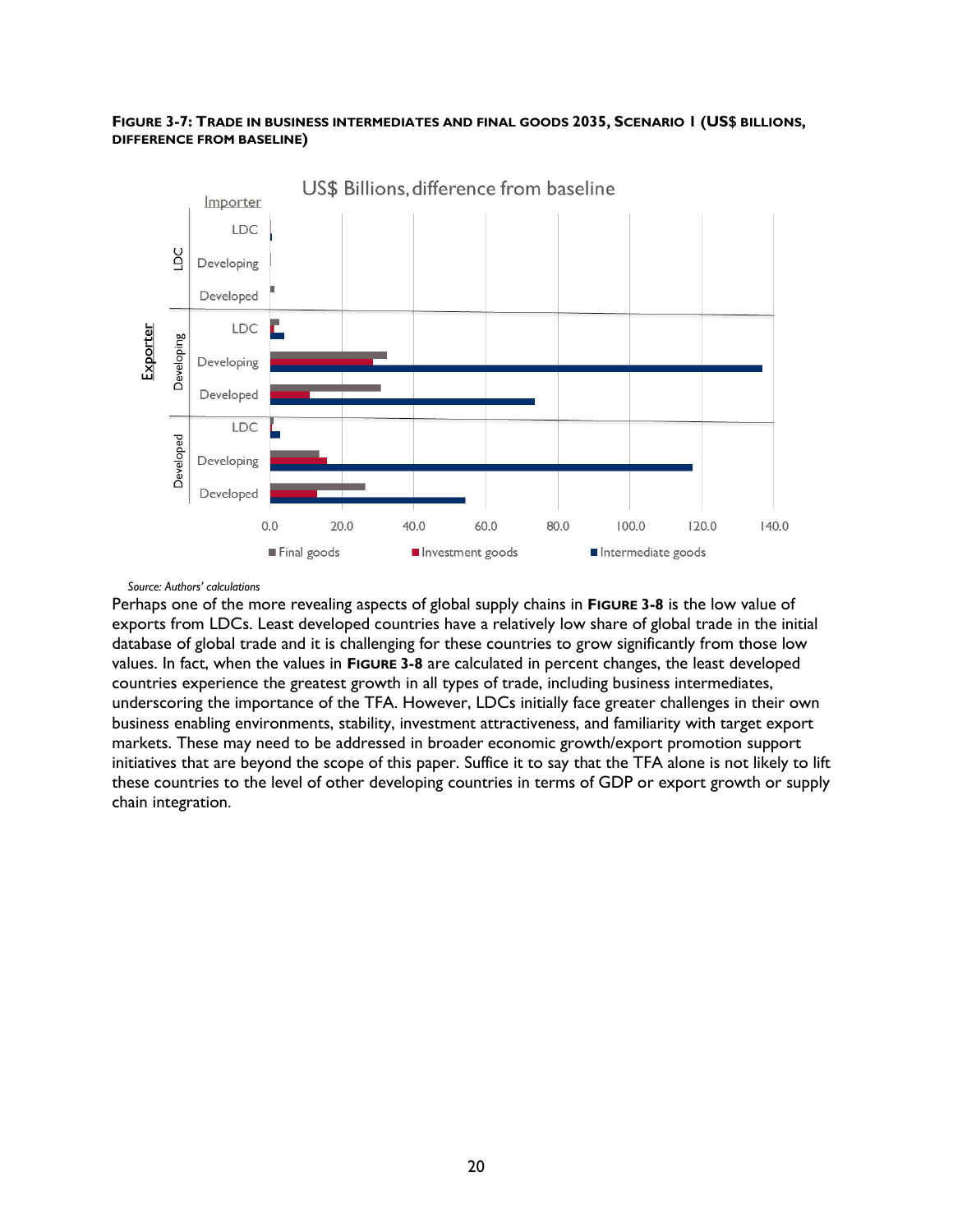# <span id="page-28-0"></span>4. Conclusions

The TFA is an agreement that focuses on improving Customs and border clearance processes, making them more efficient; it does not lower tariffs in the way that many trade agreements do. Tariff revenues, an important source of government funds for many developing countries, are projected to increase under the TFA by US\$ 60 to US\$ 80 billion annually by 2035.

Border fees, here used as a substitute for Customs charges, might drop under TFA implementation, but could well increase; nothing in the TFA specifies the elimination or reduction in the fees and charges currently being assessed at the border. However, we have modeled a possible drop in border fees using assumptions that assume border fees will drop by the average decrease in trade costs projected by the OECD. Our assumption is that such border fees will be reduced by 10 percent for developed countries and 14 percent for developing and least developed countries.

Our model shows that border fee proceeds will drop by less than half the increase in projected tariff revenues under the assumptions we have outlined. Under other modeling scenarios, where border fees do not drop, or drop less substantially than our ambitious scenario, many regions break-even or see a rise in border fee proceeds due to the increased volume of trade, which counters the reduction in border fee "rates".

In addition to the GDP growth and trade gains accruing from TFA implementation, investment – an important determinant of long-term growth – is also positively affected by the TFA. The agreement is also expected to further the integration of developing countries into global supply chains, boosting the value of business intermediates in international trade.

In terms of GDP, investment, and trade growth, we find no rationale for countries to delay and only partially implement the TFA as we have modelled in our Scenario 3. This is found to reduce economic growth, investment, and trade growth as compared to ambitious implementation (Scenario 1) or moderate implementation, with delays and lower border fee rate reductions (Scenario 2).

Developing countries seeking to maximize the benefits of the TFA should consider lowering barriers to foreign investment and rapidly implementing the TFA articles to the extent possible.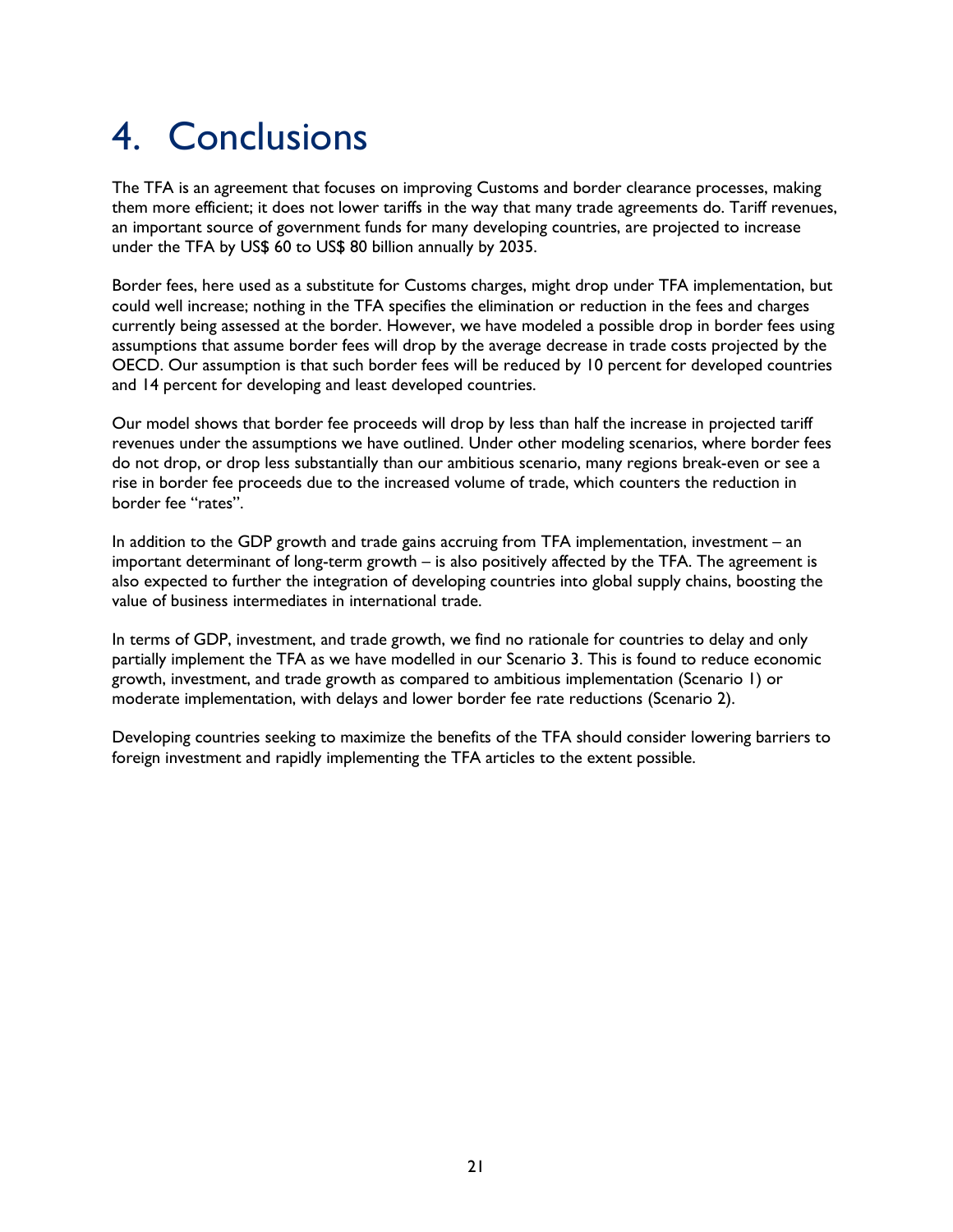## <span id="page-29-0"></span>**References**

- Baunsgaard, T. and Keen, M. (2005). "Tax Revenue (or?) Trade Liberalization", Working Paper, International Monetary Fund.
- Hertel, T.W. (ed.) (1997). *Global Trade Analysis: Modeling and Applications*, Cambridge, and New York: Cambridge University Press.
- Hillberry, R. and X. Zhang (2015). "Policy and Performance in Customs: Evaluating the Trade Facilitation Agreement", Policy Research Working Paper 7211, The World Bank, Washington DC.
- Hummels, D. L., Ishii, J. and Yi, K.-M. (2001). "The Nature and Growth of Vertical Specialization in World Trade", Journal of International Economics, 54, 75–96
- Hummels, D. L., Rapport, D. and Yi, K.-M. (1998). "Vertical Specialization and the Changing Nature of World Trade", Economic Policy Review, Federal Reserve Bank of New York, Iss. June, pp. 79–99.
- Hummels, D., Minor, P., Reisman, M., and Endean, E. (2007). "Calculating Tariff Equivalents for Time in Trade", United States Agency for International Development (USAID).
- Moïsé, E., T. Orliac and P. Minor (2011). "Trade Facilitation Indicators: The Impact on Trade Costs", *OECD Trade Policy Papers*, No. 118, OECD Publishing, Paris.
- Moïsé, E. and S. Sorescu (2013). "The Potential Impact of Trade Facilitation on Developing Countries' Trade", OECD Trade Policy Papers, No. 144, OECD Publishing, Paris.
- Moïsé, E. and S. Sorescu (2015). "Contribution of Trade Facilitation Measures to the Operation of Supply Chains", *OECD Trade Policy Papers*, No. 181, OECD Publishing, Paris.
- OECD (2015). "Implementation of the WTO Trade Facilitation Agreement: The Potential Impact on Trade Costs", OECD Policy Brief found at: [http://www.oecd.org/tad/tradedev/WTO-TF-](http://www.oecd.org/tad/tradedev/WTO-TF-Implementation-Policy-Brief_EN_2015_06.pdf)Implementation-Policy-Brief\_EN\_2015\_06.pdf.
- United Nations Conference on Trade and Development (UNCTAD) (2014). "National Trade Facilitation Bodies in the World", Geneva: UNCTAD, Transport and Trade Facilitation Series No.6.
- Walmsley T. L., and P. Minor, (2016). "ImpactECON Global Supply Chain Model: Documentation of Model Changes", ImpactECON Working Paper No. 06, ImpactECON: Boulder, CO, USA. <https://impactecon.com/resources/supply-chain-model/>

World Trade Organization (2015). "World Trade Report", Geneva, Switzerland.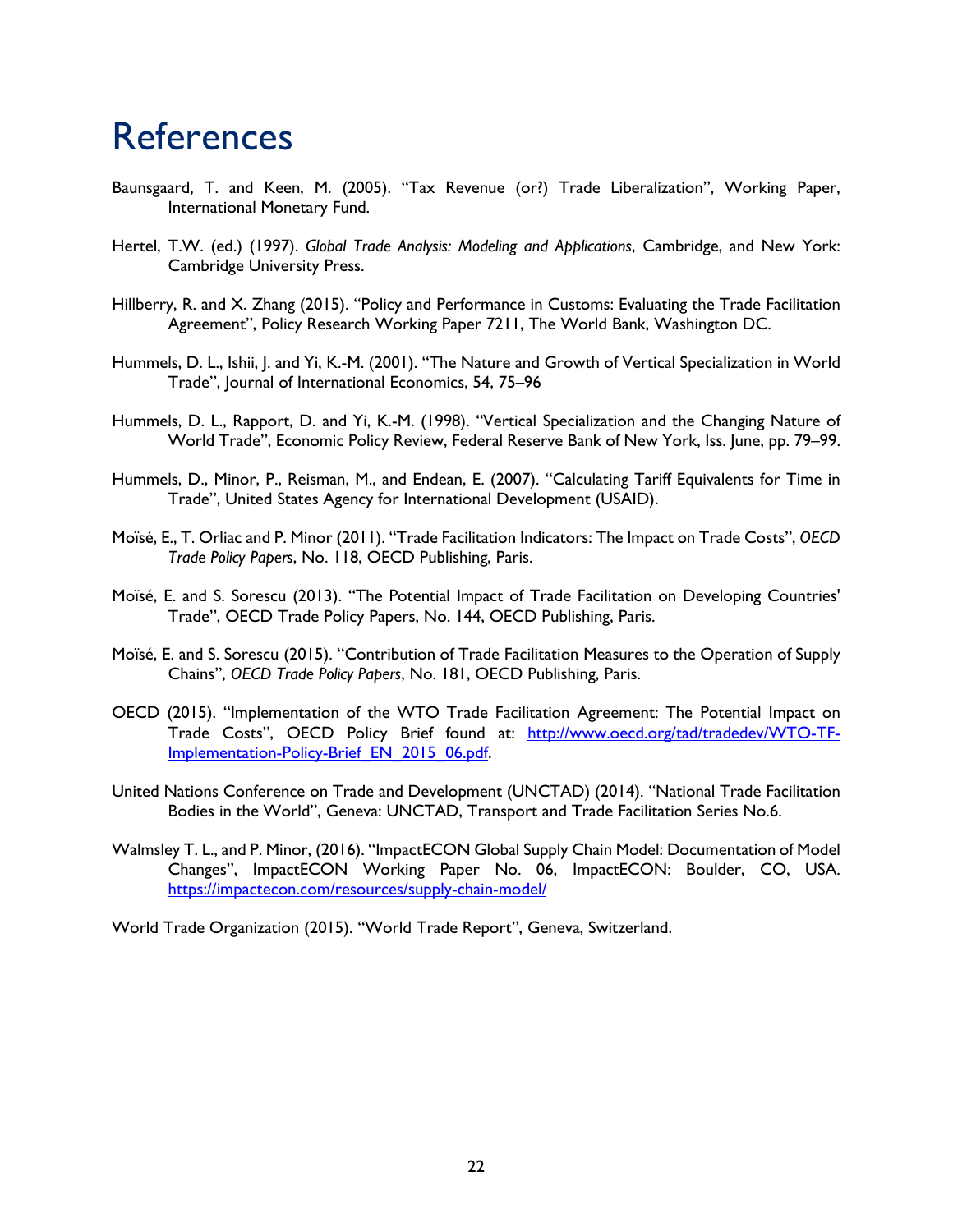# <span id="page-30-0"></span>Appendix

#### **TABLE A-1-1: TARIFF REVENUE AS A SHARE OF REAL GDP IN INITIAL DATA AND WITH AGGRESSIVE IMPLEMENTATION OF TFA SCENARIO 1-3 (PERCENT)**

|                                     |                 |                                                        |                    |                                      | Cumulative differences in 2035     |                                   |  |
|-------------------------------------|-----------------|--------------------------------------------------------|--------------------|--------------------------------------|------------------------------------|-----------------------------------|--|
| Country                             | Country<br>code | Source and<br>year of<br>initial<br>share <sup>a</sup> | Initial share<br>% | Scenario 1:<br>aggressive<br>% point | Scenario 2:<br>moderate<br>% point | Scenario 3:<br>limited %<br>point |  |
|                                     |                 |                                                        | <b>DEVELOPING</b>  |                                      |                                    |                                   |  |
| $A$ S I A<br>PACIFIC<br><b>EAST</b> |                 |                                                        |                    |                                      |                                    |                                   |  |
| Brunei Darussalam                   | <b>BRN</b>      | <b>GTAP</b>                                            | 1.18               | 0.03                                 | 0.02                               | 0.02                              |  |
| China                               | <b>CHN</b>      | <b>IMF 2010</b>                                        | 0.63               | 0.01                                 | 0.01                               | 0.01                              |  |
| Hong Kong SAR, China                | HKG             | <b>IMF 2008</b>                                        | 0.07               | 0.00                                 | 0.00                               | 0.00                              |  |
| Indonesia                           | <b>IDN</b>      | <b>IMF 2011</b>                                        | 0.36               | 0.01                                 | 0.01                               | 0.01                              |  |
| Korea, Rep.                         | <b>KOR</b>      | <b>IMF 2010</b>                                        | 0.87               | 0.02                                 | 0.02                               | 0.01                              |  |
| Mongolia                            | <b>MNG</b>      | <b>IMF 2011</b>                                        | 2.48               | 0.05                                 | 0.05                               | 0.04                              |  |
| Malaysia                            | <b>MYS</b>      | <b>IMF 2011</b>                                        | 0.25               | 0.01                                 | 0.01                               | 0.00                              |  |
| Philippines                         | <b>PHL</b>      | <b>IMF 2011</b>                                        | 2.99               | 0.06                                 | 0.06                               | 0.05                              |  |
| Singapore                           | <b>SGP</b>      | <b>GTAP</b>                                            | 0.00               | 0.00                                 | 0.00                               | 0.00                              |  |
| Thailand                            | <b>THA</b>      | <b>IMF 2011</b>                                        | 1.02               | 0.02                                 | 0.02                               | 0.02                              |  |
| Vietnam                             | <b>VNM</b>      | <b>GTAP</b>                                            | 5.25               | 0.23                                 | 0.23                               | 0.20                              |  |
| EUROPE<br>A N D                     | CENTRAL         | <b>A</b> S I A                                         |                    |                                      |                                    |                                   |  |
| Andorra                             | <b>AND</b>      | GTAP xer                                               | 0.44               | 0.01                                 | 0.01                               | 0.01                              |  |
| Albania                             | <b>ALB</b>      | <b>GTAP</b>                                            | 0.52               | 0.01                                 | 0.01                               | 0.01                              |  |
| Armenia                             | <b>ARM</b>      | <b>IMF 2011</b>                                        | 1.14               | 0.03                                 | 0.02                               | 0.02                              |  |
| Azerbaijan                          | <b>AZE</b>      | <b>IMF 2011</b>                                        | 0.44               | 0.01                                 | 0.01                               | 0.01                              |  |
| Bosnia and<br>Herzegovina           | <b>BIH</b>      | <b>IMF 2008</b>                                        | 0.00               | 0.00                                 | 0.00                               | 0.00                              |  |
| <b>Belarus</b>                      | <b>BLR</b>      | <b>IMF 2011</b>                                        | 4.48               | 0.10                                 | 0.09                               | 0.08                              |  |
| Faeroe Islands                      | <b>FRO</b>      | GTAP xer                                               | 0.44               | 0.01                                 | 0.01                               | 0.01                              |  |
| Georgia                             | <b>GEO</b>      | <b>IMF 2011</b>                                        | 0.37               | 0.01                                 | 0.01                               | 0.01                              |  |
| <b>GIB Gibraltar</b>                | <b>GIB</b>      | GTAP xer                                               | 0.44               | 0.01                                 | 0.01                               | 0.01                              |  |
| Isle of Man                         | <b>IMN</b>      | GTAP xer                                               | 0.44               | 0.01                                 | 0.01                               | 0.01                              |  |
| Kazakhstan                          | <b>KAZ</b>      | <b>GTAP</b>                                            | 1.23               | 0.03                                 | 0.02                               | 0.02                              |  |
| Kyrgyz Republic                     | <b>KGZ</b>      | <b>IMF 2011</b>                                        | 3.30               | 0.07                                 | 0.06                               | 0.06                              |  |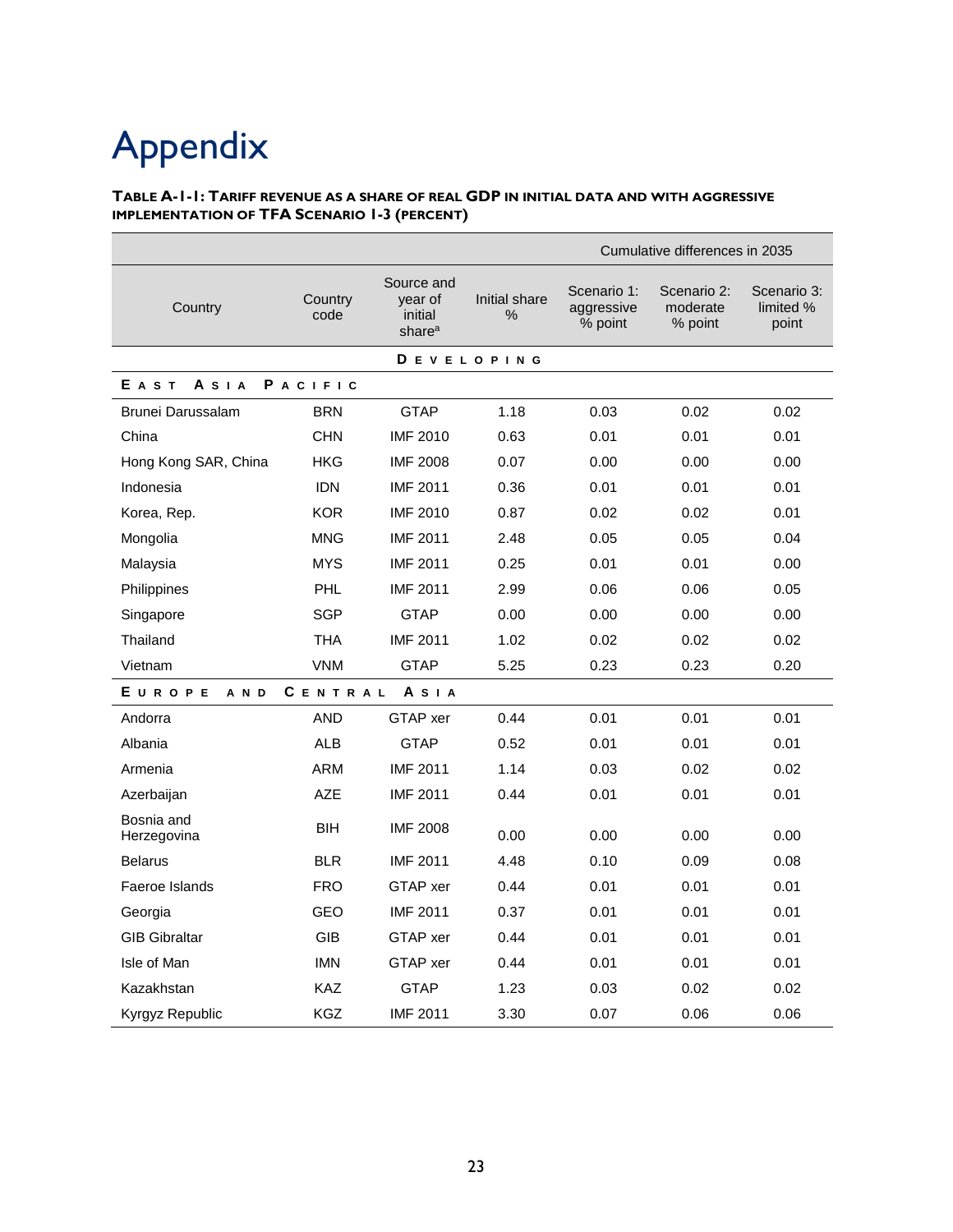| Monaco                    | <b>MCO</b> | GTAP xer        | 0.44  | 0.01 | 0.01 | 0.01 |
|---------------------------|------------|-----------------|-------|------|------|------|
| Moldova                   | <b>MDA</b> | <b>IMF 2011</b> | 1.52  | 0.03 | 0.03 | 0.03 |
| Macedonia, FYR            | <b>MKD</b> | <b>IMF 2011</b> | 0.88  | 0.02 | 0.02 | 0.02 |
| Montenegro                | <b>MNE</b> | GTAP xer        | 0.44  | 0.01 | 0.01 | 0.01 |
| Romania                   | ROU        | <b>IMF 2011</b> | 0.02  | 0.00 | 0.00 | 0.00 |
| <b>Russian Federation</b> | <b>RUS</b> | <b>IMF 2011</b> | 1.53  | 0.03 | 0.03 | 0.03 |
| San Marino                | <b>SMR</b> | <b>IMF 2008</b> | 0.30  | 0.01 | 0.01 | 0.01 |
| Serbia                    | <b>SRB</b> | <b>IMF 2011</b> | 1.05  | 0.02 | 0.02 | 0.02 |
| Tajikistan                | <b>TJK</b> | <b>GTAP</b>     | 2.01  | 0.04 | 0.04 | 0.04 |
| Turkmenistan              | <b>TKM</b> | GTAP xsu        | 2.01  | 0.04 | 0.04 | 0.04 |
| Turkey                    | <b>TUR</b> | <b>IMF 2011</b> | 0.41  | 0.01 | 0.01 | 0.01 |
| Ukraine                   | <b>UKR</b> | <b>IMF 2011</b> | 1.00  | 0.02 | 0.02 | 0.02 |
| Uzbekistan                | <b>UZB</b> | GTAP xsu        | 2.01  | 0.04 | 0.04 | 0.04 |
| LATIN<br>AMERICA          |            |                 |       |      |      |      |
| Argentina                 | ARG        | <b>GTAP</b>     | 0.74  | 0.03 | 0.03 | 0.03 |
| Belize                    | <b>BLZ</b> | <b>IMF 1995</b> | 6.39  | 0.29 | 0.29 | 0.24 |
| Bermuda                   | <b>BMU</b> | GTAP xna        | 14.16 | 0.65 | 0.64 | 0.54 |
| <b>Bolivia</b>            | <b>BOL</b> | <b>GTAP</b>     | 0.98  | 0.05 | 0.04 | 0.04 |
| <b>Brazil</b>             | <b>BRA</b> | <b>IMF 2011</b> | 0.71  | 0.03 | 0.03 | 0.03 |
| Chile                     | CHL        | <b>IMF 2011</b> | 0.26  | 0.01 | 0.01 | 0.01 |
| Colombia                  | COL        | <b>IMF 2011</b> | 0.71  | 0.03 | 0.03 | 0.03 |
| Costa Rica                | <b>CRI</b> | <b>IMF 2011</b> | 0.76  | 0.03 | 0.03 | 0.03 |
| Dominican Republic        | <b>DOM</b> | <b>IMF 2010</b> | 0.95  | 0.04 | 0.04 | 0.04 |
| Ecuador                   | ECU        | <b>GTAP</b>     | 1.24  | 0.06 | 0.06 | 0.05 |
| El Salvador               | <b>SLV</b> | <b>IMF 2011</b> | 0.78  | 0.01 | 0.01 | 0.01 |
| Greenland                 | GRL        | GTAP xna        | 14.16 | 0.65 | 0.64 | 0.54 |
| Guatemala                 | <b>GTM</b> | <b>IMF 2011</b> | 0.62  | 0.03 | 0.03 | 0.02 |
| Guyana                    | <b>GUY</b> | GTAP xsm        | 3.09  | 0.14 | 0.14 | 0.12 |
| Honduras                  | <b>HND</b> | <b>IMF 2011</b> | 0.88  | 0.04 | 0.04 | 0.03 |
| Jamaica                   | <b>JAM</b> | <b>IMF 2011</b> | 1.97  | 0.09 | 0.09 | 0.07 |
| Mexico                    | <b>MEX</b> | <b>GTAP</b>     | 0.47  | 0.02 | 0.02 | 0.02 |
| Nicaragua                 | <b>NIC</b> | <b>IMF 2011</b> | 0.83  | 0.04 | 0.04 | 0.03 |
| Panama                    | <b>PAN</b> | <b>GTAP</b>     | 8.71  | 0.40 | 0.39 | 0.33 |
| Peru                      | <b>PER</b> | <b>IMF 2011</b> | 0.32  | 0.01 | 0.01 | 0.01 |
| Paraguay                  | <b>PRY</b> | <b>IMF 2011</b> | 1.56  | 0.07 | 0.07 | 0.06 |
| Suriname                  | <b>SUR</b> | <b>IMF 2011</b> | 2.19  | 0.10 | 0.10 | 0.08 |
| Trinidad and Tobago       | <b>TTO</b> | <b>IMF 2009</b> | 1.57  | 0.07 | 0.07 | 0.06 |
| Uruguay                   | <b>URY</b> | <b>IMF 2011</b> | 1.26  | 0.06 | 0.06 | 0.05 |
| Venezuela, RB             | <b>VEN</b> | <b>GTAP</b>     | 1.39  | 0.06 | 0.06 | 0.05 |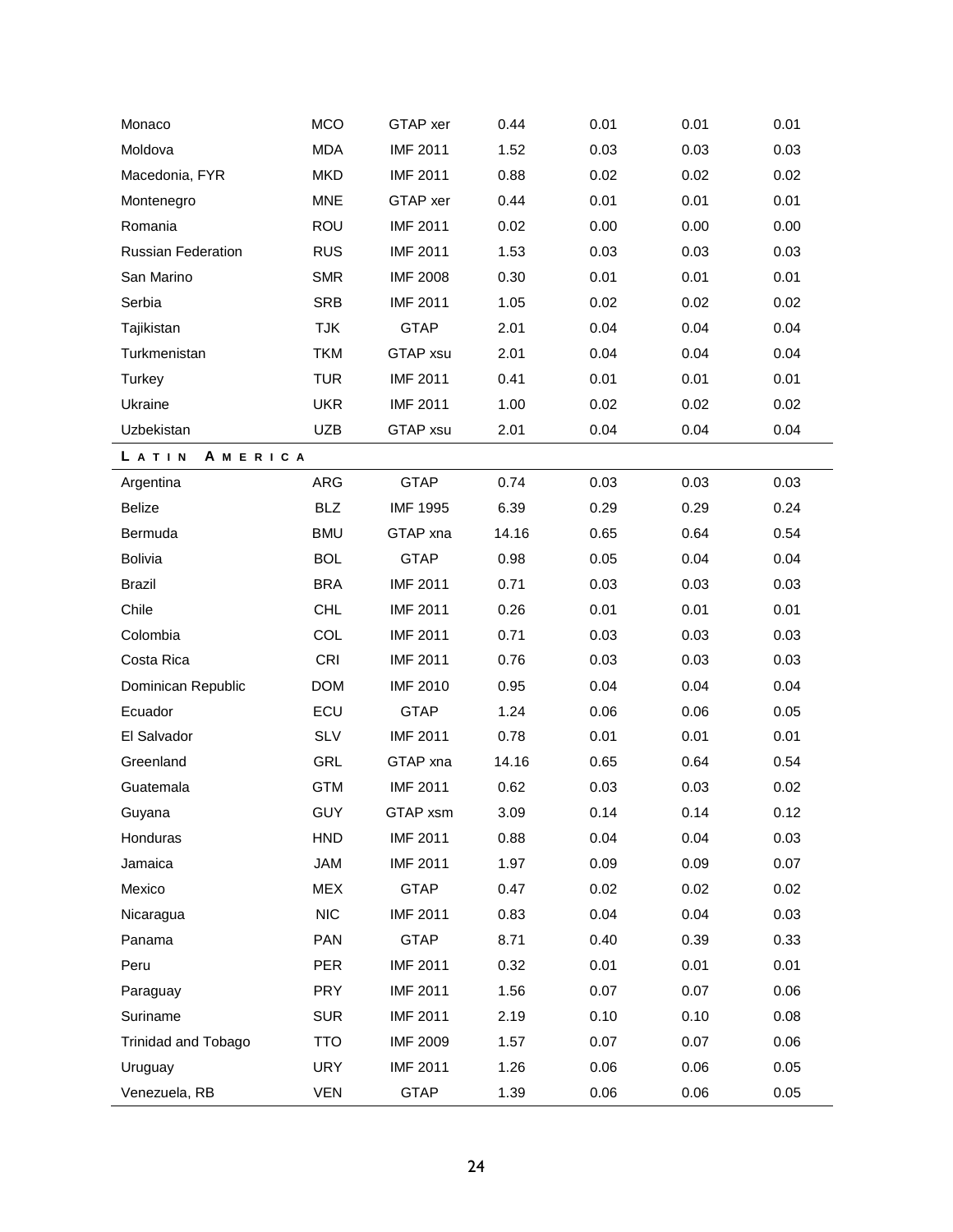| MIDDLE<br><b>EAST</b>       | A N D      | <b>N</b> O R T H | AFRICA |           |      |          |  |
|-----------------------------|------------|------------------|--------|-----------|------|----------|--|
| <b>United Arab Emirates</b> | ARE        | <b>GTAP</b>      | 2.11   | 0.05      | 0.05 | 0.04     |  |
| Bahrain                     | <b>BHR</b> | <b>IMF 2010</b>  | 1.05   | 0.03      | 0.03 | 0.02     |  |
| Algeria                     | <b>DZA</b> | <b>IMF 2010</b>  | 1.74   | 0.04      | 0.04 | 0.03     |  |
| Egypt, Arab Rep.            | EGY        | <b>IMF 2010</b>  | 1.12   | 0.03      | 0.03 | 0.02     |  |
| Iran, Islamic Rep.          | <b>IRN</b> | <b>IMF 2008</b>  | 1.67   | 0.04      | 0.04 | 0.03     |  |
| Israel                      | <b>ISR</b> | <b>IMF 2011</b>  | 0.27   | 0.01      | 0.01 | 0.00     |  |
| Jordan                      | <b>JOR</b> | <b>IMF 2011</b>  | 1.33   | 0.03      | 0.03 | 0.02     |  |
| Kuwait                      | <b>KWT</b> | <b>GTAP</b>      | 0.53   | 0.01      | 0.01 | 0.01     |  |
| Libya                       | LBY        | GTAP xnf         | 1.90   | 0.05      | 0.05 | 0.03     |  |
| Morocco                     | <b>MAR</b> | <b>IMF 2011</b>  | 1.10   | 0.03      | 0.03 | 0.02     |  |
| Oman                        | <b>OMN</b> | <b>IMF 2011</b>  | 0.96   | 0.02      | 0.02 | 0.02     |  |
| Qatar                       | QAT        | <b>IMF 2009</b>  | 1.13   | 0.03      | 0.03 | 0.02     |  |
| Saudi Arabia                | SAU        | <b>GTAP</b>      | 0.84   | 0.02      | 0.02 | 0.02     |  |
| Tunisia                     | <b>TUN</b> | <b>IMF 2011</b>  | 2.04   | 0.05      | 0.05 | 0.04     |  |
| South<br><b>A</b> S I A     |            |                  |        |           |      |          |  |
| India                       | <b>IND</b> | <b>IMF 2011</b>  | 2.14   | 0.28      | 0.28 | 0.21     |  |
| Sri Lanka                   | <b>LKA</b> | <b>IMF 2011</b>  | 3.00   | 0.39      | 0.40 | 0.30     |  |
| Pakistan                    | <b>PAK</b> | <b>GTAP</b>      | 2.37   | 0.31      | 0.31 | 0.24     |  |
| SUB-SAHARAN<br>AFRICA       |            |                  |        |           |      |          |  |
| <b>Botswana</b>             | <b>BWA</b> | <b>IMF 2011</b>  | 13.26  | 3.97      | 4.19 | 3.14     |  |
| Cote d'Ivoire               | CIV        | <b>IMF 2011</b>  | 5.60   | 1.68      | 1.77 | 1.32     |  |
| Cameroon                    | <b>CMR</b> | <b>GTAP</b>      | 3.05   | 0.91      | 0.96 | 0.72     |  |
| Ghana                       | <b>GHA</b> | <b>IMF 2010</b>  | 4.66   | 1.40      | 1.46 | 1.12     |  |
| Kenya                       | <b>KEN</b> | <b>IMF 2011</b>  | 1.39   | 0.42      | 0.44 | 0.33     |  |
| Mauritius                   | <b>MUS</b> | <b>IMF 2011</b>  | 0.47   | 0.14      | 0.15 | 0.11     |  |
| Namibia                     | <b>NAM</b> | <b>IMF 2010</b>  | 5.70   | 1.71      | 1.80 | 1.35     |  |
| Nigeria                     | <b>NGA</b> | GTAP             | 1.54   | 0.46      | 0.49 | 0.36     |  |
| South Africa                | ZAF        | <b>IMF 2011</b>  | 1.16   | 0.35      | 0.37 | 0.27     |  |
| Zimbabwe                    | ZWE        | <b>GTAP</b>      | 9.72   | 2.92      | 3.07 | $-12.08$ |  |
|                             | LEAST      | DEVELOPED        |        | COUNTRIES |      |          |  |
| E A S T<br>ASIA             | PACIFIC    |                  |        |           |      |          |  |
| Cambodia                    | <b>KHM</b> | <b>IMF 2011</b>  | 2.24   | 0.09      | 0.09 | 0.06     |  |
| Lao PDR                     | <b>LAO</b> | <b>IMF 2011</b>  | 1.57   | 0.06      | 0.06 | 0.04     |  |
| Myanmar                     | <b>MMR</b> | <b>IMF 2004</b>  | 0.20   | 0.01      | 0.01 | 0.01     |  |
| Timor-Leste                 | <b>TLS</b> | GTAP xse         | 0.87   | 0.03      | 0.03 | 0.02     |  |